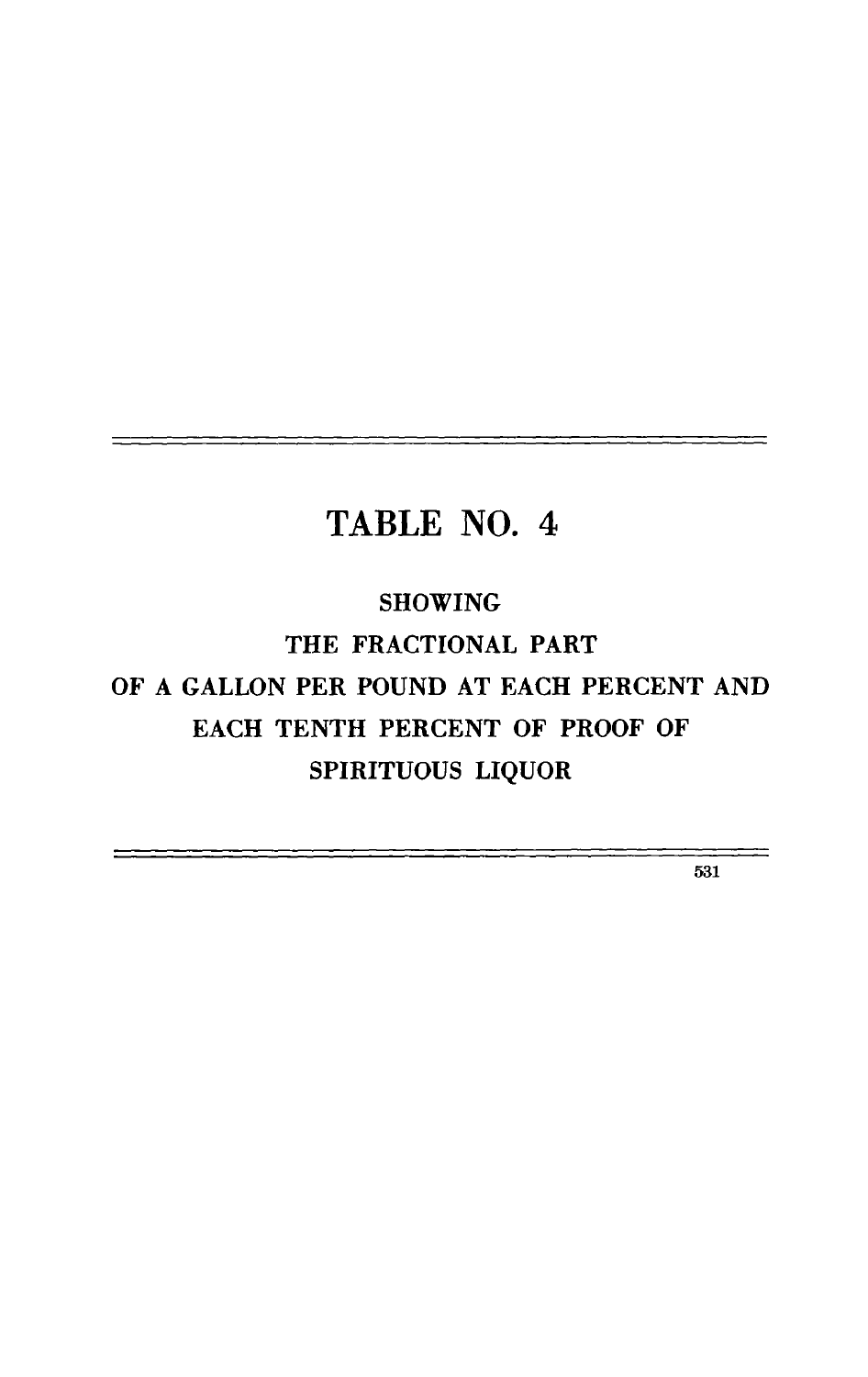#### **TABLFI NO. 4**

#### **GALLONS PER POUND**

| 0.12016<br>. 12017<br>. 12018<br>. 12019<br>. 12020<br>. 12021<br>. 12021<br>. 12022<br>. 12023<br>. 12024<br>. 12025<br>. 12026<br>. 12027<br>. 12028<br>. 12029 | 0.00120<br>. 00132<br>. 00144<br>. 00156<br>. 00168<br>. 00180<br>. 00192<br>. 00204<br>. 00216<br>. 00228<br>. 00241<br>. 00253 | 6. 0<br>6. 1<br>6. 2<br>6. 3<br>6.4<br>6. 5<br>6, 6<br>6.7<br>6.8<br>6, 9<br>7. 0 | 0.12061<br>. 12062<br>. 12063<br>. 12063<br>. 12064<br>.12065<br>. 12066<br>. 12067<br>. 12067<br>. 12068 | 0.00724<br>. 00736<br>. 00748<br>. 00760<br>. 00772<br>. 00784<br>. 00796<br>. 00808<br>. 00821 |
|-------------------------------------------------------------------------------------------------------------------------------------------------------------------|----------------------------------------------------------------------------------------------------------------------------------|-----------------------------------------------------------------------------------|-----------------------------------------------------------------------------------------------------------|-------------------------------------------------------------------------------------------------|
|                                                                                                                                                                   |                                                                                                                                  |                                                                                   |                                                                                                           |                                                                                                 |
|                                                                                                                                                                   |                                                                                                                                  |                                                                                   |                                                                                                           |                                                                                                 |
|                                                                                                                                                                   |                                                                                                                                  |                                                                                   |                                                                                                           |                                                                                                 |
|                                                                                                                                                                   |                                                                                                                                  |                                                                                   |                                                                                                           | . 00833                                                                                         |
|                                                                                                                                                                   | . 00265<br>. 00277<br>. 00289                                                                                                    | 7. 1<br>7. 2<br>7. 3<br>7. 4                                                      | . 12069<br>. 12070<br>. 12071<br>. 12072<br>. 12073                                                       | . 00845<br>. 00857<br>. 00869<br>. 00881<br>. 00893                                             |
| . 12030<br>. 12030<br>. 12031<br>. 12032                                                                                                                          | . 00301<br>. 00313<br>. 00325<br>. 00337                                                                                         | 7. 5<br>7.6<br>7. 7<br>7.8                                                        | . 12074<br>. 12074<br>. 12075<br>. 12076                                                                  | .00906<br>. 00918<br>. 00930<br>. 00942<br>. 00954                                              |
| . 12034<br>. 12035<br>. 12036<br>. 12037<br>. 12038                                                                                                               | . 00361<br>. 00373<br>. 00385<br>. 00397<br>. 00409                                                                              | 8. 0<br>8.1<br>8. 2<br>8.3<br>8. 4                                                | . 12078<br>. 12079<br>. 12080<br>. 12080<br>. 12081                                                       | .00966<br>. 00978<br>. 00991<br>. 01003<br>. 01015                                              |
| . 12039<br>. 12039<br>. 12040<br>. 12041<br>: 12042                                                                                                               | . 00421<br>. 00433<br>. 00445<br>. 00458<br>. 00470                                                                              | 8. 5<br>8. 6<br>8. 7<br>8. 8<br>8. 9                                              | . 12082<br>. 12083<br>. 12084<br>.12084<br>. 12085                                                        | . 01027<br>. 01039<br>. 01051<br>. 01063<br>. 01076                                             |
| . 12043<br>. 12044<br>. 12045<br>. 12046<br>. 12047                                                                                                               | . 00482<br>. 00494<br>. 00506<br>. 00518<br>. 00530                                                                              | 9. 0<br>9. 1<br>9.2<br>9. 3<br>9.4                                                | . 12086<br>. 12087<br>. 12088<br>. 12088<br>. 12089                                                       | . 01088<br>. 01100<br>. 01112<br>. 01124<br>. 01136                                             |
| . 12048<br>. 12048<br>. 12049<br>. 12050<br>. 12051                                                                                                               | . 00542<br>. 00554<br>. 00566<br>. 00578<br>. 00590                                                                              | 9.5<br>9. 6<br>9.7<br>9. 8<br>9. 9                                                | .12090<br>. 12091<br>. 12092<br>. 12092<br>. 12093                                                        | . 01149<br>. 01161<br>. 01173<br>. 01185<br>. 01197                                             |
| . 12052<br>. 12053<br>. 12054<br>.12055<br>. 12056                                                                                                                | . 00603<br>. 00615<br>00627<br>. 00639<br>.00651                                                                                 | 10. 0<br>10. 1<br>10. 2<br>10.3<br>10.4                                           | . 12094<br>. 12095<br>. 12096<br>. 12096<br>.12097                                                        | . 01209<br>. 01222<br>. 01234<br>.01246<br>.01258                                               |
| . 12057<br>. 12057<br>. 12058<br>. 12059                                                                                                                          | 00663<br>. 00675<br>. 00687<br>. 00699                                                                                           | 10. 5<br>10. 6<br>10.7<br>10.8                                                    | . 12098<br>. 12099<br>. 12100                                                                             | .01270<br>. 01282<br>. 01295<br>.01307                                                          |
|                                                                                                                                                                   | . 12033<br>. 12060                                                                                                               | . 00349<br>.00712                                                                 | 7. 9                                                                                                      | . 12077<br>. 12100                                                                              |

l,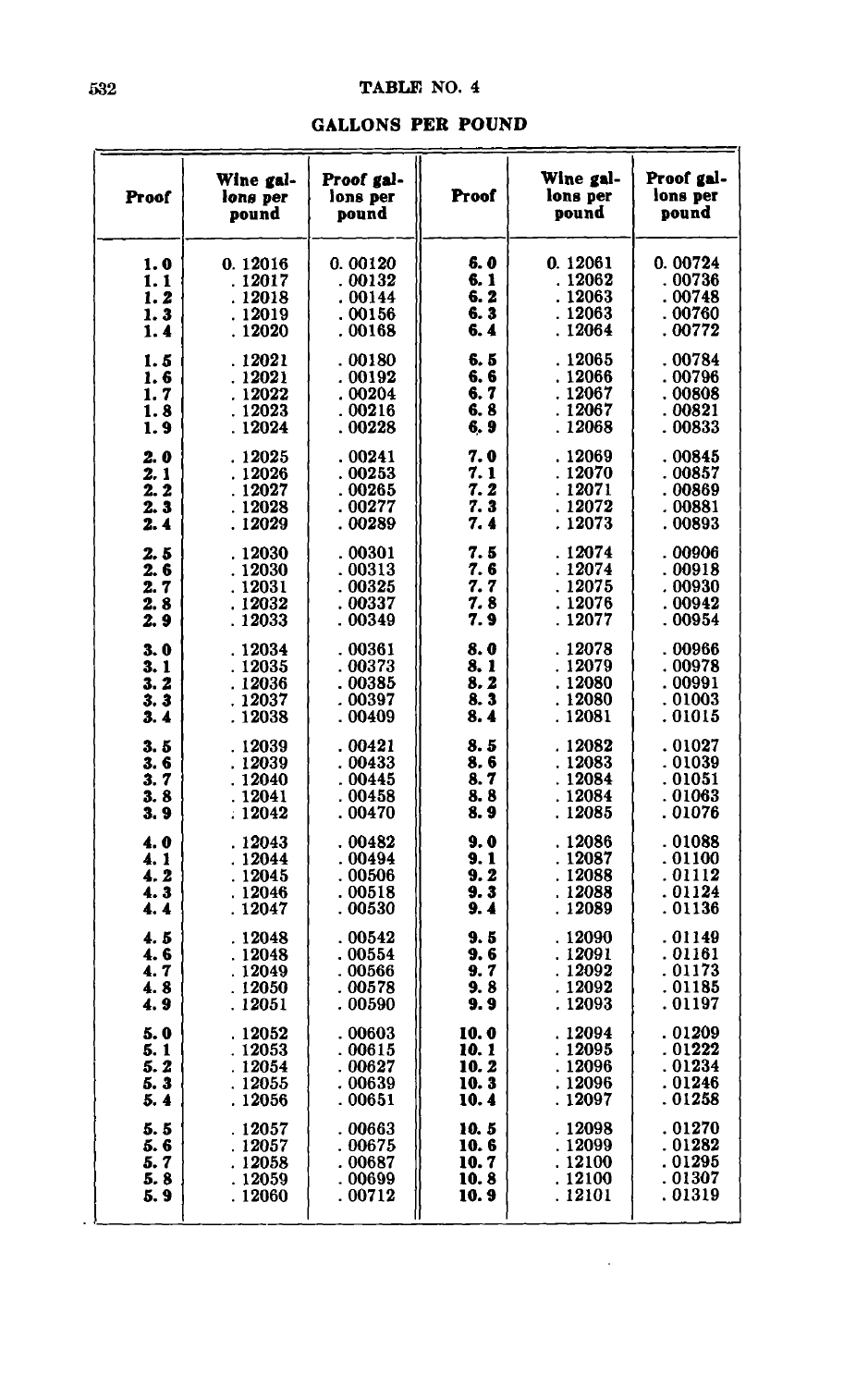| Proof | Wine gal-<br>lons per<br>pound | Proof gal-<br>lons per<br>pound | Proof | Wine gal-<br>lons per<br>pound | Proof gal-<br>lons per<br>pound |
|-------|--------------------------------|---------------------------------|-------|--------------------------------|---------------------------------|
| 11.0  | 0.12102                        | 0.01331                         | 16.0  | 0.12141                        | 0.01943                         |
| 11. 1 | .12103                         | . 01343                         | 16.1  | . 12142                        | . 01955                         |
| 11.2  | . 12104                        | . 01356                         | 16.2  | . 12143                        | . 01967                         |
| 11.3  | . 12104                        | . 01368                         | 16.3  | . 12143                        | . 01979                         |
| 11. 4 | . 12105                        | . 01380                         | 16.4  | . 12144                        | . 01992                         |
| 11. 5 | . 12106                        | .01392                          | 16.5  | .12145                         | .02004                          |
| 11.6  | .12107                         | . 01404                         | 16.6  | . 12146                        | .02016                          |
| 11.7  | . 12108                        | . 01417                         | 16.7  | . 12147                        | .02029                          |
| 11.8  | . 12108                        | . 01429                         | 16.8  | . 12147                        | . 02041                         |
| 11.9  | . 12109                        | .01441                          | 16.9  | . 12148                        | . 02053                         |
| 12.0  | . 12110                        | .01453                          | 17.0  | . 12149                        | .02065                          |
| 12.1  | . 12111                        | . 01465                         | 17.1  | . 12150                        | .02078                          |
| 12.2  | . 12112                        | . 01478                         | 17. 2 | . 12150                        | .02090                          |
| 12.3  | . 12112                        | . 01490                         | 17.3  | . 12151                        | .02102                          |
| 12.4  | . 12113                        | .01502                          | 17.4  | . 12152                        | .02114                          |
| 12.5  | . 12114                        | . 01514                         | 17.5  | .12153                         | . 02127                         |
| 12.6  | . 12115                        | .01526                          | 17.6  | . 12153                        | .02139                          |
| 12.7  | . 12116                        | . 01539                         | 17.7  | . 12154                        | . 02151                         |
| 12.8  | . 12116                        | . 01551                         | 17.8  | .12155                         | .02164                          |
| 12.9  | . 12117                        | . 01563                         | 17.9  | . 12155                        | . 02176                         |
| 13.0  | .12118                         | . 01575                         | 18.0  | . 12156                        | . 02188                         |
| 13.1  | . 12119                        | .01588                          | 18.1  | . 12157                        | . 02200                         |
| 13.2  | . 12120                        | . 01600                         | 18.2  | . 12157                        | . 02213                         |
| 13.3  | .12120                         | .01612                          | 18.3  | . 12158                        | .02225                          |
| 13.4  | . 12121                        | . 01624                         | 18.4  | . 12159                        | . 02237                         |
| 13.5  | . 12122                        | .01636                          | 18.5  | . 12160                        | . 02250                         |
| 13.6  | . 12123                        | . 01649                         | 18.6  | . 12160                        | . 02262                         |
| 13.7  | . 12124                        | . 01661                         | 18.7  | . 12161                        | .02274                          |
| 13.8  | . 12124                        | .01673                          | 18.8  | . 12162                        | .02286                          |
| 13.9  | . 12125                        | . 01685                         | 18.9  | . 12162                        | .02299                          |
| 14.0  | . 12126                        | .01698                          | 19.0  | . 12163                        | . 02311                         |
| 14.1  | . 12127                        | . 01710                         | 19.1  | . 12164                        | . 02323                         |
| 14.2  | . 12128                        | .01722                          | 19.2  | . 12164                        | . 02335                         |
| 14.3  | . 12128                        | . 01734                         | 19.3  | . 12165                        | . 02348                         |
| 14.4  | . 12129                        | . 01747                         | 19.4  | . 12166                        | .02360                          |
| 14.5  | . 12130                        | . 01759                         | 19.5  | . 12167                        | .02373                          |
| 14.6  | . 12131                        | . 01771                         | 19.6  | .12167                         | . 02385                         |
| 14.7  | .12132                         | . 01783                         | 19.7  | . 12168                        | . 02397                         |
| 14.8  | . 12132                        | .01796                          | 19.8  | . 12169                        | .02409                          |
| 14.9  | . 12133                        | . 01808                         | 19.9  | .12169                         | . 02422                         |
| 15.0  | . 12134                        | .01820                          | 20.0  | . 12170                        | . 02434                         |
| 15.1  | . 12135                        | .01832                          | 20.1  | . 12171                        | .02446                          |
| 15.2  | . 12135                        | .01845                          | 20.2  | . 12172                        | .02459                          |
| 15.3  | . 12136                        | .01857                          | 20. 3 | . 12172                        | .02471                          |
| 15.4  | . 12137                        | . 01869                         | 20.4  | . 12173                        | . 02483                         |
| 15.5  | . 12138                        | . 01881                         | 20. 5 | . 12174                        | . 02496                         |
| 15.6  | . 12138                        | . 01894                         | 20. 6 | . 12175                        | . 02508                         |
| 15.7  | . 12139                        | . 01906                         | 20. 7 | . 12176                        | .02520                          |
| 15. 8 | . 12140                        | . 01918                         | 20.8  | . 12176                        | . 02533                         |
| 15.9  | . 12140                        | . 01930                         | 20. 9 | . 12177                        | . 02545                         |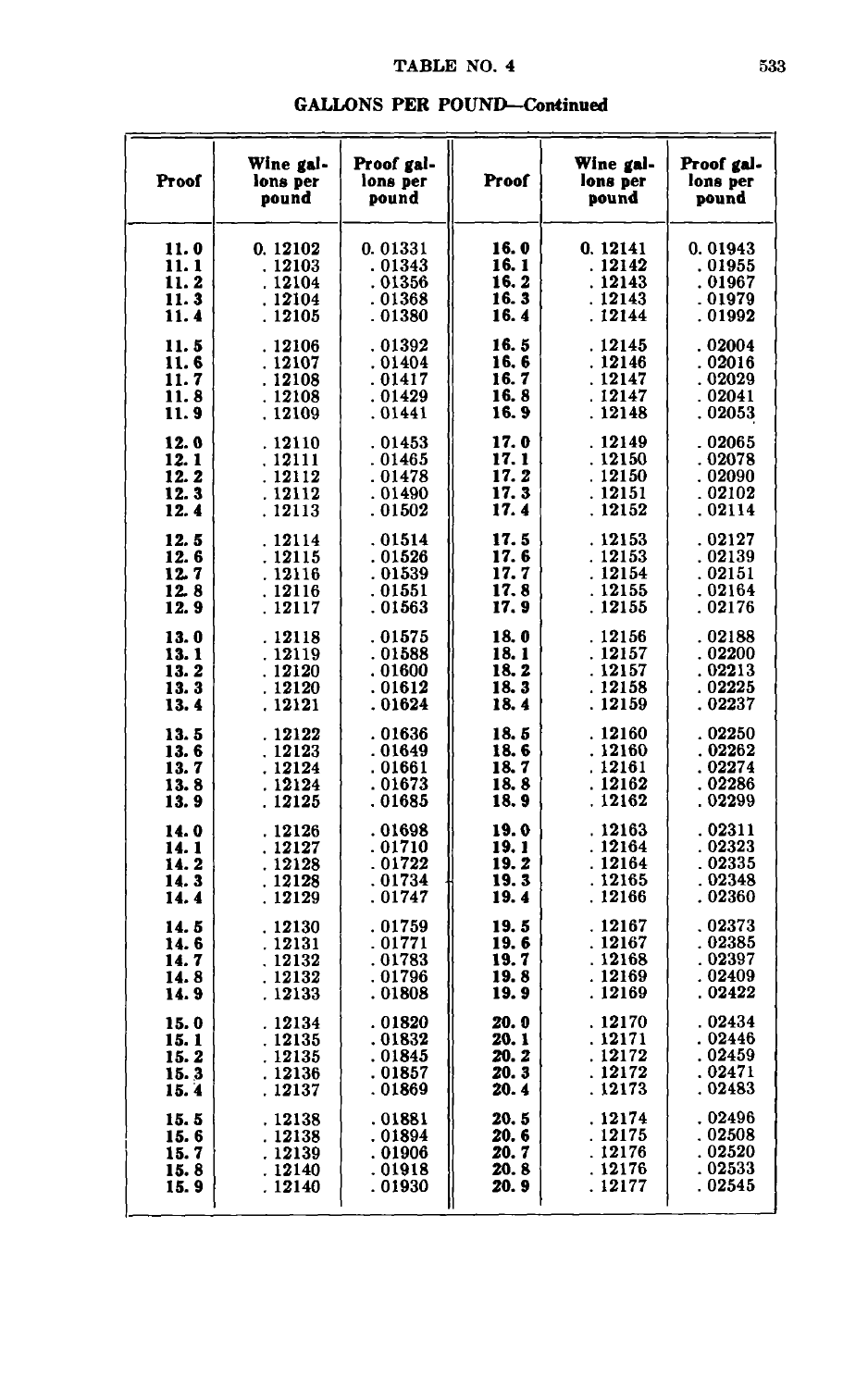|  | <b>GALLONS PER POUND-Continued</b> |
|--|------------------------------------|
|--|------------------------------------|

| Proof | Wine gal-<br>lons per<br>pound | Proof gal-<br>lons per<br>pound | Proof | Wine gal-<br>lons per<br>pound | Proof gal-<br>lons per<br>pound |
|-------|--------------------------------|---------------------------------|-------|--------------------------------|---------------------------------|
| 21.0  | 0.12178                        | 0.02557                         | 26.0  | 0.12213                        | 0.03175                         |
| 21. 1 | . 12179                        | .02570                          | 26. 1 | . 12214                        | . 03188                         |
| 21. 2 | . 12179                        | .02582                          | 26. 2 | . 12214                        | .03200                          |
| 21.3  | .12180.                        | . 02594                         | 26.3  | . 12215                        | .03213                          |
| 21.4  | . 12181                        | . 02607                         | 26. 4 | . 12216                        | . 03225                         |
| 21. 5 | .12182                         | . 02619                         | 26.5  | . 12217                        | .03238                          |
| 21.6  | . 12182                        | 02631                           | 26.6  | . 12217                        | . 03250                         |
| 21.7  | . 12183                        | .02644                          | 26. 7 | . 12218                        | . 03262                         |
| 21.8  | . 12184                        | .02656                          | 26.8  | . 12219                        | . 03275                         |
| 21.9  | . 12184                        | . 02668                         | 26.9  | . 12219                        | .03287                          |
| 22.0  | . 12185                        | .02681                          | 27. 0 | 12220                          | .03299                          |
| 22.1  | . 12186                        | .02693                          | 27. 1 | .12221                         | . 03312                         |
| 22.2  | . 12186                        | .02705                          | 27. 2 | . 12221                        | . 03324                         |
| 22.3  | . 12187                        | .02718                          | 27.3  | .12222                         | .03337                          |
| 22.4  | . 12188                        | .02730                          | 27.4  | .12222                         | . 03349                         |
| 22.5  | . 12189                        | .02743                          | 27. 5 | 12223                          | . 03361                         |
| 22.6  | . 12189                        | . 02755                         | 27. 6 | .12224                         | . 03374                         |
| 22.7  | .12190                         | . 02767                         | 27. 7 | .12224                         | . 03386                         |
| 22.8  | . 12191                        | .02780                          | 27. 8 | .12225                         | . 03399                         |
| 22. 9 | . 12191                        | .02792                          | 27.9  | . 12225                        | . 03411                         |
| 23.0  | .12192                         | .02804                          | 28.0  | .12226                         | .03423                          |
| 23.1  | . 12193                        | . 02817                         | 28.1  | .12227                         | .03436                          |
| 23. 2 | . 12193                        | .02829                          | 28. 2 | . 12227                        | . 03448                         |
| 23.3  | . 12194                        | . 02841                         | 28.3  | .12228                         | . 03461                         |
| 23.4  | . 12195                        | . 02854                         | 28.4  | .12229                         | . 03473                         |
| 23.5  | . 12196                        | . 02866                         | 28.5  | .12230                         | . 03486                         |
| 23.6  | . 12196                        | . 02878                         | 28. 6 | . 12230                        | . 03498                         |
| 23.7  | . 12197                        | 02891                           | 28. 7 | . 12231                        | . 03510                         |
| 23.8  | . 12198                        | . 02903                         | 28. 8 | .12232                         | .03523                          |
| 23.9  | . 12198                        | . 02915                         | 28.9  | . 12232                        | . 03535                         |
| 24.0  | . 12199                        | . 02928                         | 29.0  | 12233                          | .03548                          |
| 24. 1 | . 12200                        | .02940                          | 29.1  | . 12234                        | .03560                          |
| 24.2  | . 12200                        | . 02952                         | 29. 2 | . 12234                        | . 03572                         |
| 24.3  | . 12201                        | . 02965                         | 29. 3 | . 12235                        | . 03585                         |
| 24.4  | . 12202                        | .02977                          | 29.4  | . 12236                        | ${\small .}$ 03597              |
| 24.5  | .12203                         | .02990                          | 29.5  | . 12237                        | . 03610                         |
| 24.6  | .12203                         | . 03002                         | 29. 6 | . 12237                        | . 03622                         |
| 24. 7 | .12204                         | . 03014                         | 29. 7 | . 12238                        | . 03635                         |
| 24. 8 | . 12205                        | . 03027                         | 29. 8 | . 12239                        | .03647                          |
| 24.9  | . 12205                        | . 03039                         | 29.9  | . 12239                        | . 03659                         |
| 25.0  | . 12206                        | .03052                          | 30.0  | .12240                         | . 03672                         |
| 25. 1 | . 12207                        | 03064                           | 30. 1 | .12241                         | . 03685                         |
| 25. 2 | . 12207                        | 03076                           | 30.2  | .12241                         | . 03697                         |
| 25.3  | . 12208                        | . 03089                         | 30.3  | . 12242                        | . 03709                         |
| 25.4  | . 12209                        | . 03101                         | 30. 4 | . 12242                        | . 03722                         |
| 25.5  | . 12210                        | . 03114                         | 30.5  | .12243                         | .03734                          |
| 25.6  | . 12210                        | .03126                          | 30. 6 | . 12244                        | .03747                          |
| 25.7  | . 12211                        | . 03138                         | 30.7  | . 12244                        | . 03759                         |
| 25. 8 | . 12212                        | 03151                           | 30.8  | . 12245                        | . 03771                         |
| 25.9  | . 12212                        | . 03163                         | 30. 9 | . 12245                        | . 03784                         |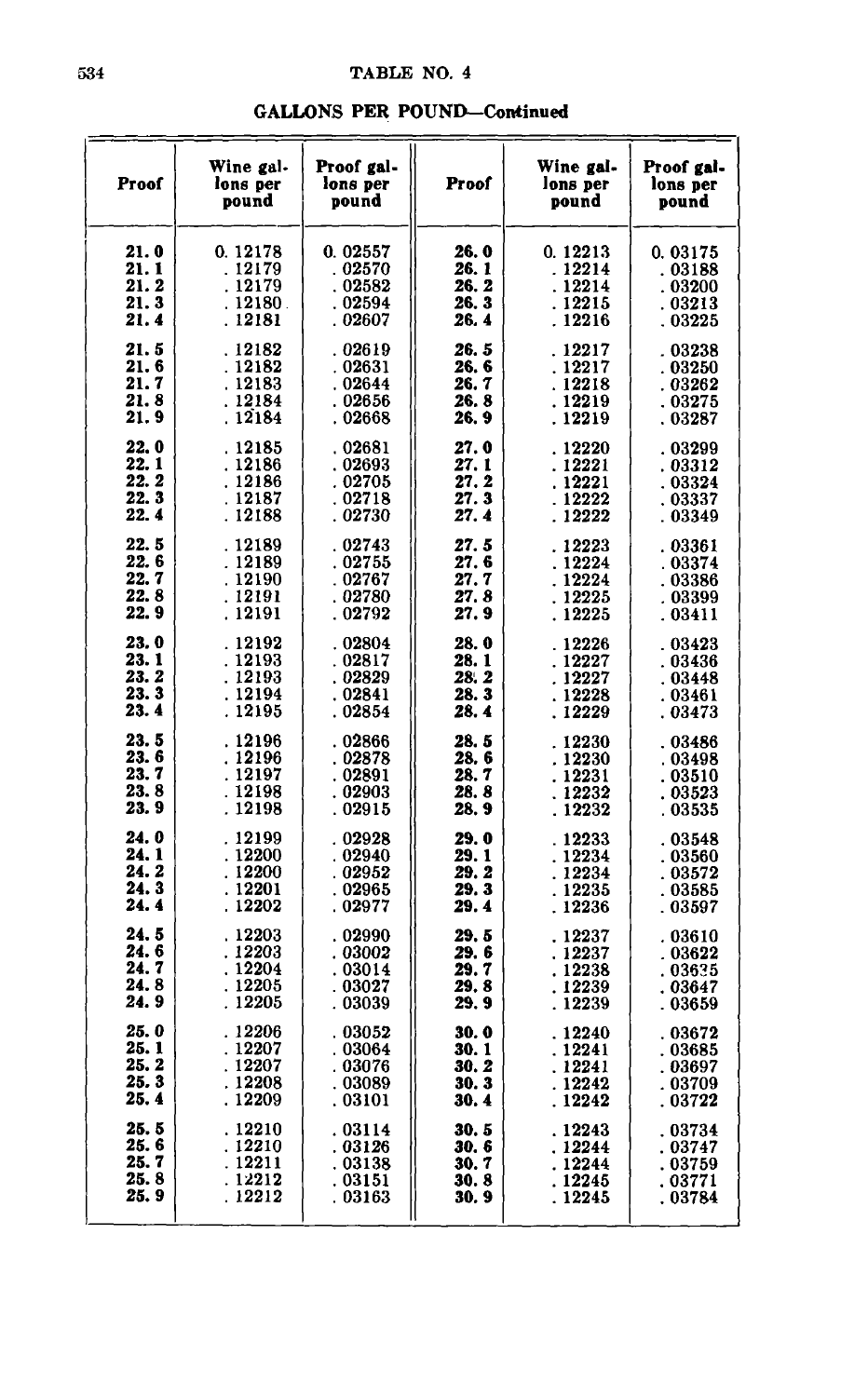| Proof                                | Wine gal-<br>$\bullet$<br>lons per<br>pound       | Proof gal-<br>lons per<br>pound                 | Proof                                                    | Wine gal-<br>lons per<br>pound                     | Proof gal-<br>lons per<br>pound                    |
|--------------------------------------|---------------------------------------------------|-------------------------------------------------|----------------------------------------------------------|----------------------------------------------------|----------------------------------------------------|
| 31. 0                                | 0.12246                                           | 0.03796                                         | 36. O                                                    | 0.12278                                            | 0.04420                                            |
| 31.1                                 | . 12247                                           | . 03809                                         | 36. 1                                                    | . 12279                                            | . 04433                                            |
| 31.2                                 | . 12247                                           | .03821                                          | 36.2                                                     | . 12279                                            | .04445                                             |
| 31.3                                 | . 12248                                           | .03834                                          | 36.3                                                     | . 12280                                            | . 04458                                            |
| 31.4                                 | . 12249                                           | . 03846                                         | 36.4                                                     | . 12281                                            | . 04470                                            |
| 31.5<br>31.6<br>31.7<br>31.8<br>31.9 | .12250<br>.12250<br>. 12251<br>. 12252<br>. 12252 | .03859<br>.03871<br>. 03884<br>.03896<br>.03908 | 36.5<br>36.6<br>36. 7<br>$\frac{36}{36}$ , $\frac{8}{9}$ | . 12282<br>.12282<br>. 12283<br>. 12284<br>. 12284 | .04483<br>. 04495<br>. 04508<br>. 04521<br>. 04533 |
| 32.0                                 | . 12253                                           | .03921                                          | 37.0                                                     | .12285                                             | .04545                                             |
| 32.1                                 | . 12254                                           | . 03934                                         | 37. 1                                                    | . 12286                                            | . 04558                                            |
| 32.2                                 | . 12254                                           | .03946                                          | 37. 2                                                    | .12286                                             | . 04570                                            |
| 32.3                                 | . 12255                                           | .03958                                          | 37.3                                                     | . 12287                                            | . 04583                                            |
| 32.4                                 | . 12255                                           | .03971                                          | 37. 4                                                    | . 12287                                            | . 04595                                            |
| 32.5                                 | .12256                                            | .03983                                          | 37.5                                                     | . 12288                                            | .04608                                             |
| 32.6                                 | . 12257                                           | . 03996                                         | 37.6                                                     | .12289                                             | . 04621                                            |
| 32.7                                 | . 12257                                           | . 04008                                         | 37.7                                                     | . 12289                                            | . 04633                                            |
| 32.8                                 | .12258                                            | . 04021                                         | 37.8                                                     | .12290                                             | . 04646                                            |
| 32.9                                 | . 12258                                           | .04033                                          | 37.9                                                     | . 12290                                            | . 04658                                            |
| 33.0                                 | .12259                                            | . 04045                                         | 38.0                                                     | . 12291                                            | . 04671                                            |
| 33.1                                 | . 12260                                           | . 04058                                         | 38.1                                                     | .12292                                             | . 04683                                            |
| 33. 2                                | .12260                                            | . 04070                                         | 38.2                                                     | . 12292                                            | . 04696                                            |
| 33.3                                 | . 12261                                           | . 04083                                         | 38.3                                                     | . 12293                                            | . 04708                                            |
| 33.4                                 | . 12262                                           | . 04096                                         | 38.4                                                     | . 12293                                            | . 04721                                            |
| 33.5                                 | .12263                                            | .04108                                          | 38.5                                                     | .12294                                             | . 04733                                            |
| 33.6                                 | . 12263                                           | . 04120                                         | 38.6                                                     | . 12295                                            | 04746                                              |
| 33.7                                 | . 12264                                           | . 04133                                         | 38.7                                                     | .12295                                             | .04758                                             |
| 33.8                                 | .12265                                            | . 04146                                         | 38.8                                                     | . 12296                                            | . 04771                                            |
| 33.9                                 | . 12265                                           | .04158                                          | 38.9                                                     | .12296                                             | . 04783                                            |
| 34.0                                 | .12266                                            | .04170                                          | 39.0                                                     | . 12297                                            | . 04796                                            |
| 34.1                                 | .12267                                            | .04183                                          | 39.1                                                     | .12298                                             | .04809                                             |
| 34.2                                 | . 12267                                           | . 04195                                         | 39.2                                                     | . 12298                                            | . 04821                                            |
| 34.3                                 | . 12268                                           | . 04208                                         | 39. 3                                                    | . 12299                                            | . 04834                                            |
| 34.4                                 | . 12268                                           | . 04220                                         | 39.4                                                     | . 12299                                            | . 04846                                            |
| 34.5                                 | .12269                                            | .04233                                          | 39. 5                                                    | .12300                                             | . 04859                                            |
| 34.6                                 | .12270                                            | . 04245                                         | 39.6                                                     | . 12301                                            | . 04871                                            |
| 34.7                                 | .12270                                            | .04258                                          | 39. 7                                                    | . 12301                                            | .04883                                             |
| 34.8                                 | .12271                                            | .04270                                          | 39.8                                                     | .12302                                             | . 04896                                            |
| 34.9                                 | . 12271                                           | . 04283                                         | 39.9                                                     | . 12302                                            | . 04908                                            |
| 35.0                                 | .12272                                            | .04295                                          | 40.0                                                     | . 12303                                            | .04921                                             |
| 35.1                                 | . 12273                                           | . 04308                                         | 40. 1                                                    | . 12304                                            | . 04934                                            |
| 35.2                                 | .12273                                            | .04320                                          | 40.2                                                     | . 12304                                            | .04946                                             |
| 35.3                                 | .12274                                            | . 04333                                         | 40.3                                                     | . 12305                                            | . 04959                                            |
| 35.4                                 | . 12274                                           | . 04345                                         | 40.4                                                     | . 12306                                            | . 04972                                            |
| 35.5                                 | . 12275                                           | . 04358                                         | 40. 5                                                    | .12307                                             | . 04984                                            |
| 35.6                                 | . 12276                                           | . 04370                                         | 40. 6                                                    | . 12307                                            | . 04997                                            |
| 35.7                                 | . 12276                                           | . 04383                                         | 40. 7                                                    | . 12308                                            | . 05009                                            |
| 35.8                                 | . 12277                                           | . 04395                                         | 40. 8                                                    | . 12309                                            | . 05022                                            |
| 35.9                                 | . 12277                                           | . 04407                                         | 40. 9                                                    | . 12309                                            | . 05034                                            |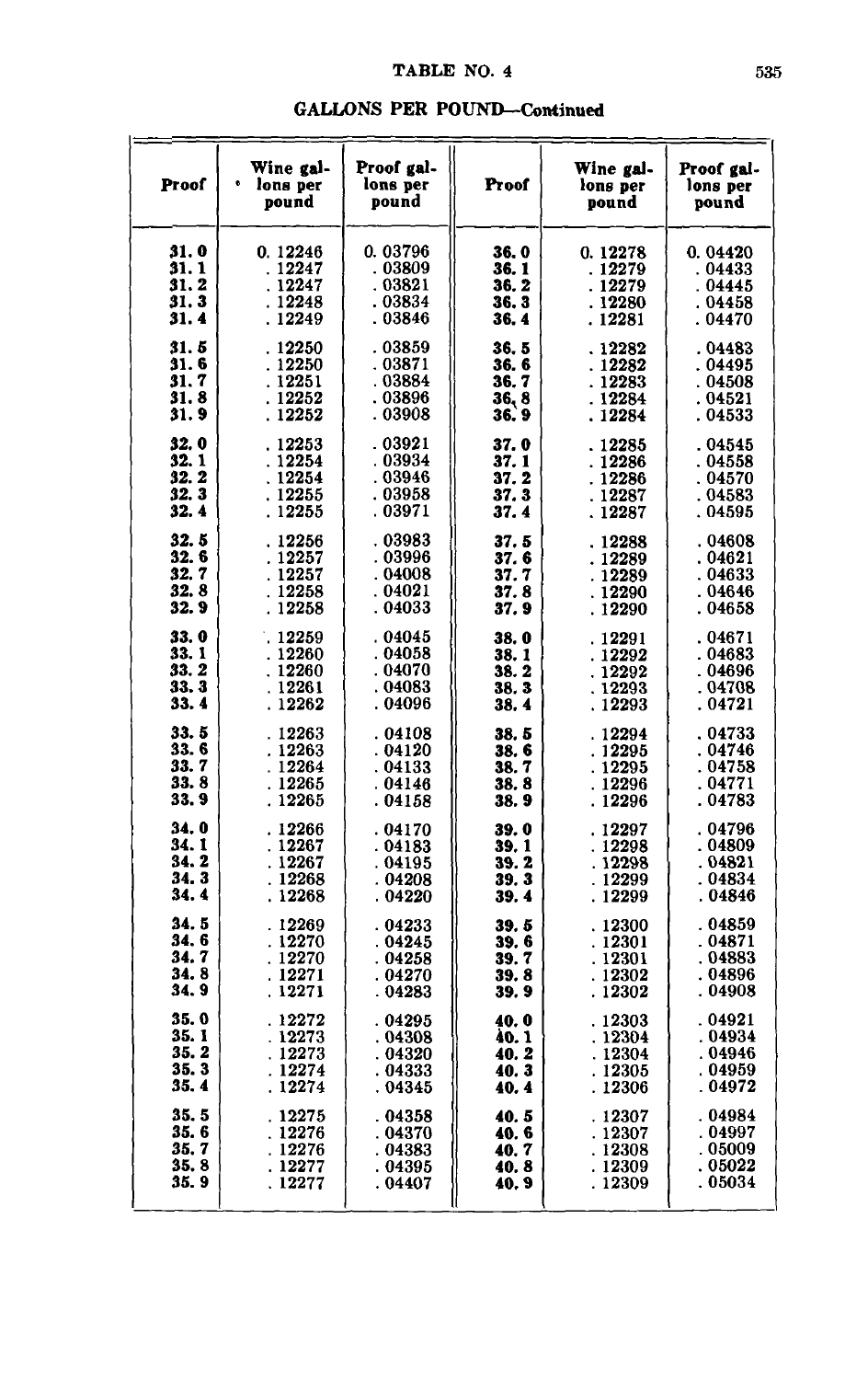|  |  |  | <b>GALLONS PER POUND—Continued</b> |  |
|--|--|--|------------------------------------|--|
|  |  |  |                                    |  |

| Proof        | Wine gal-<br>lons per<br>pound | Proof gal-<br>lons per<br>pound | Proof         | Wine gal-<br>lons per<br>pound | Proof gal-<br>lons per<br>pound |
|--------------|--------------------------------|---------------------------------|---------------|--------------------------------|---------------------------------|
| 41.0         | 0.12310                        | 0.05047                         | 46.0          | 0.12342                        | 0.05677                         |
| 41.1         | . 12311                        | .05060                          | 46.1          | . 12343                        | . 05690                         |
| 41.2         | . 12311                        | .05072                          | 46.2          | . 12343                        | .05702                          |
| 41.3         | . 12312                        | .05085                          | 46. 3         | . 12344                        | .05715                          |
| 41.4         | . 12312                        | . 05097                         | 46.4          | . 12345                        | . 05728                         |
| 41.5         | . 12313                        | .05110                          | 46.5          | .12346                         | . 05741                         |
| 41.6         | . 12314                        | .05123                          | 46.6          | . 12346                        | .05753                          |
| 41.7         | . 12314                        | .05135                          | 46.7          | . 12347                        | . 05766                         |
| 41.8         | . 12315                        | . 05148                         | 46.8          | . 12348                        | .05779                          |
| 41.9         | . 12315                        | . 05160                         | 46.9          | .12348                         | .05791                          |
| 42.0         | . 12316                        | . 05173                         | 47.0          | . 12349                        | .05804                          |
| 42.1         | . 12317                        | . 05185                         | 47.1          | . 12350                        | . 05817                         |
| 42.2         | . 12317                        | . 05198                         | 47. 2         | . 12350                        | .05829                          |
| 42.3         | .12318                         | .05211                          | 47.3          | . 12351                        | .05842                          |
| 42.4         | . 12319                        | .05223                          | 47.4          | . 12351                        | .05854                          |
| 42.5         | . 12320                        | .05236                          | 47.5          | .12352                         | . 05867                         |
| 42.6         | . 12320                        | .05248                          | 47.6          | . 12353                        | .05880                          |
| 42.7         | . 12321                        | .05261                          | 47.7          | .12353                         | .05892                          |
| 42.8         | . 12322                        | .05274                          | 47.8          | . 12354                        | . 05905                         |
| 42.9         | . 12322                        | .05286                          | 47.9          | . 12354                        | . 05918                         |
| 43.0         | . 12323                        | .05299                          | 48.0          | . 12355                        | .05930                          |
| 43.1         | . 12324                        | .05312                          | 48.1          | . 12356                        | .05943                          |
| 43.2         | . 12324                        | .05324                          | 48.2          | . 12356                        | . 05956                         |
| 43.3         | . 12325                        | . 05337                         | 48.3          | 12357                          | .05968                          |
| 43.4         | . 12325                        | . 05349                         | 48.4          | . 12358                        | . 05981                         |
| 43.5         | . 12326                        | . 05362                         | 48.5          | . 12359                        | .05994                          |
| 43.6         | . 12327                        | .05375                          | 48.6          | . 12359                        | .06006                          |
| 43.7         | . 12327                        | .05387                          | 48.7          | . 12360                        | . 06019                         |
| 43.8         | . 12328                        | .05400                          | 48.8          | .12361                         | .06032                          |
| 43.9         | . 12328                        | . 05412                         | 48.9          | .12361                         | .06045                          |
| 44.0         | . 12329                        | .05425                          | 49.0          | . 12362                        | . 06057                         |
| 44.1         | . 12330                        | .05438                          | 49.1          | . 12363                        | . 06070                         |
| 44.2         | . 12330                        | . 05450                         | 49. 2         | . 12363                        | . 06083                         |
| 44.3         | . 12331                        | . 05463                         | 49.3          | . 12364                        | . 06095                         |
| 44.4         | . 12331                        | .05475                          | 49.4          | . 12365                        | .06108                          |
| 44.5         | . 12332                        | . 05488                         | 49.5          | . 12366                        | .06121                          |
| 44.6         | . 12333                        | .05501                          | 49.6          | .12366                         | .06134                          |
| 44.7         | . 12333                        | . 05513                         | 49.7          | . 12367                        | . 06146                         |
| 44.8         | . 12334                        | .05526                          | 49.8          | . 12368                        | .06159                          |
| 44.9         | . 12334                        | . 05538                         | 49. 9         | . 12368                        | . 06172                         |
| 45.0         | . 12335                        | . 05551                         | 50.0          | . 12369                        | . 06185                         |
| 45.1         | . 12336                        | 05564                           | 50. 1         | . 12370                        | . 06197                         |
| 45.2         | .12336                         | .05576                          | 50.2          | . 12370                        | .06210                          |
| 45.3         | . 12337                        | .05589                          | 50.3          | . 12371                        | .06223                          |
| 45.4         | . 12338                        | .05601                          | 50.4          | . 12371                        | . 06235                         |
| 45.5         | . 12339                        | . 05614                         | 50.5          | . 12372                        | .06248                          |
| 45.6<br>45.7 | . 12339                        | .05627                          | 50.6          | . 12373                        | . 06261                         |
| 45.8         | . 12340<br>. 12341             | . 05639<br>0.5652               | 50.7<br>50. 8 | . 12373<br>. 12374             | . 06273<br>. 06286              |
| 45.9         | . 12341                        | .05665                          | 50.9          | . 12374                        | . 06298                         |
|              |                                |                                 |               |                                |                                 |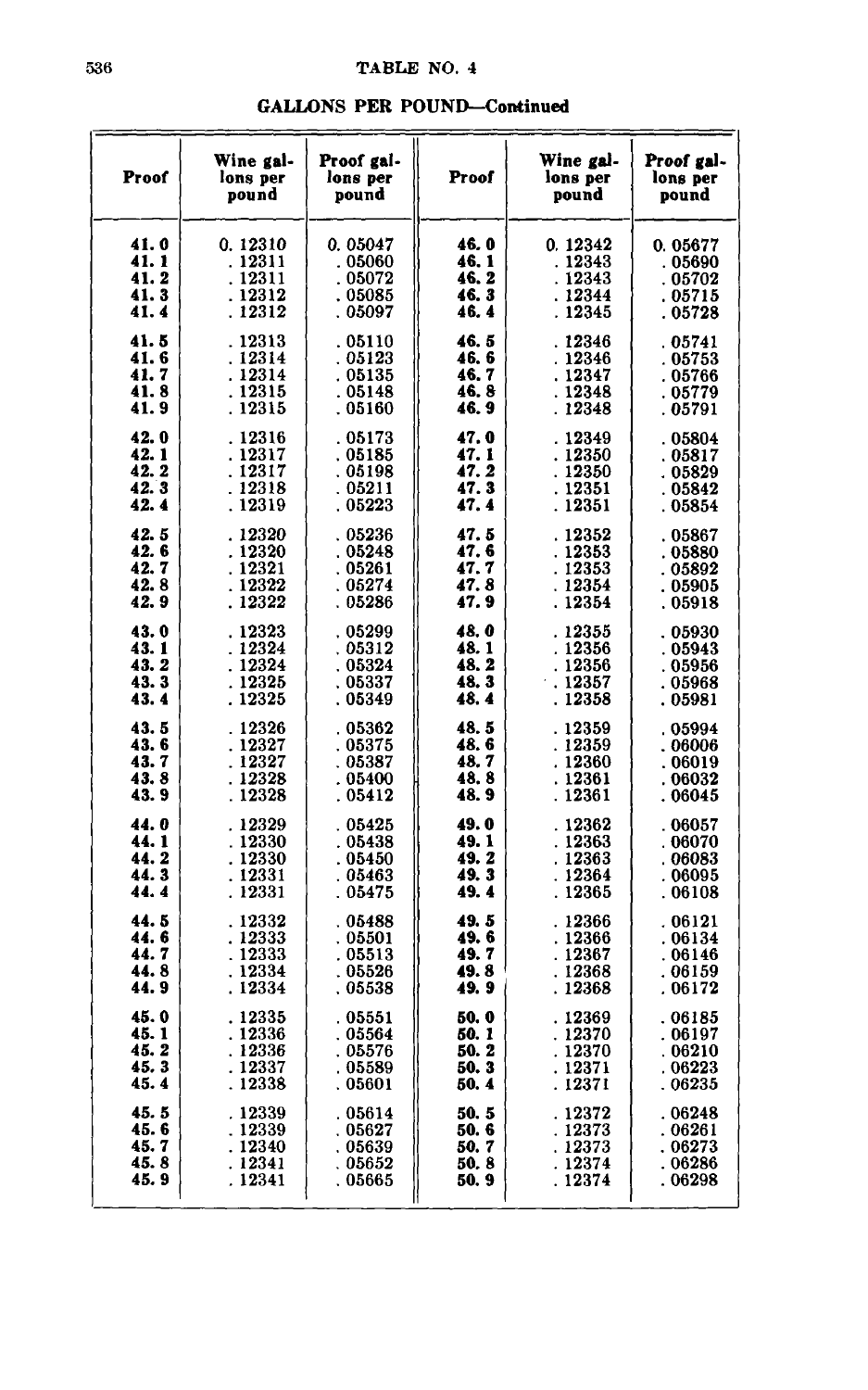| Proof | Wine gal-<br>lons per<br>pound | Proof gal-<br>lons per<br>pound | Proof | Wine gal-<br>lons per<br>pound | Proof gal-<br>lons per<br>pound |
|-------|--------------------------------|---------------------------------|-------|--------------------------------|---------------------------------|
| 51.0  | 0.12375                        | 0.06311                         | 56.0  | 0.12410                        | 0.06950                         |
| 51.1  | . 12376                        | .06324                          | 56. 1 | . 12411                        | . 06963                         |
| 51. 2 | . 12376                        | . 06337                         | 56. 2 | . 12411                        | . 06975                         |
| 51.3  | . 12377                        | .06349                          | 56.3  | . 12412                        | . 06988                         |
| 51.4  | . 12378                        | .06362                          | 56.4  | . 12413                        | . 07001                         |
| 51.5  | .12379                         | . 06375                         | 56.5  | . 12414                        | . 07014                         |
| 51.6  | . 12379                        | .06388                          | 56.6  | . 12414                        | . 07026                         |
| 51.7  | .12380                         | . 06400                         | 56.7  | . 12415                        | . 07039                         |
| 51.8  | . 12381                        | . 06413                         | 56.8  | .12416                         | . 07052                         |
| 51.9  | . 12381                        | . 06426                         | 56.9  | . 12416                        | . 07065                         |
| 52.0  | . 12382                        | . 06439                         | 57.0  | . 12417                        | . 07078                         |
| 52.1  | .12383                         | . 06452                         | 57.1  | . 12418                        | . 07091                         |
| 52. 2 | . 12383                        | . 06464                         | 57.2  | . 12418                        | . 07103                         |
| 52.3  | . 12384                        | . 06477                         | 57.3  | . 12419                        | . 07116                         |
| 52.4  | . 12385                        | . 06490                         | 57.4  | . 12420                        | . 07129                         |
| 52.5  | . 12386                        | .06503                          | 57. 5 | . 12421                        | .07142                          |
| 52. 6 | . 12386                        | . 06515                         | 57. 6 | . 12421                        | . 07154                         |
| 52.7  | .12387                         | .06528                          | 57.7  | . 12422                        | .07167                          |
| 52.8  | .12388                         | .06541                          | 57.8  | .12423                         | .07180                          |
| 52.9  | . 12388                        | . 06553                         | 57. 9 | . 12423                        | .07193                          |
| 53.0  | .12389                         | . 06566                         | 58.0  | . 12424                        | .07206                          |
| 53.1  | . 12390                        | . 06579                         | 58.1  | . 12425                        | . 07219                         |
| 53.2  | . 12390                        | . 06591                         | 58. 2 | . 12426                        | .07232                          |
| 53.3  | . 12391                        | . 06604                         | 58. 3 | . 12426                        | . 07244                         |
| 53.4  | . 12392                        | . 06617                         | 58.4  | . 12427                        | . 07257                         |
| 53.5  | . 12393                        | . 06630                         | 58.5  | . 12428                        | .07270                          |
| 53. 6 | . 12393                        | . 06643                         | 58.6  | .12429                         | .07283                          |
| 53.7  | . 12394                        | . 06656                         | 58.7  | . 12430                        | . 07296                         |
| 53.8  | .12395                         | . 06669                         | 58.8  | . 12430                        | .07309                          |
| 53.9  | . 12395                        | .06681                          | 58.9  | . 12431                        | . 07322                         |
| 54.0  | .12396                         | . 06694                         | 59.0  | . 12432                        | .07335                          |
| 54. 1 | . 12397                        | . 06707                         | 59. 1 | . 12433                        | . 07348                         |
| 54.2  | . 12397                        | .06719                          | 59.2  | . 12433                        | . 07360                         |
| 54.3  | . 12398                        | . 06732                         | 59.3  | . 12434                        | .07373                          |
| 54.4  | . 12399                        | . 06745                         | 59.4  | . 12435                        | . 07386                         |
| 54.5  | . 12400                        | .06758                          | 59.5  | .12436                         | .07399                          |
| 54.6  | . 12400                        | .06770                          | 59.6  | . 12436                        | .07412                          |
| 54.7  | . 12401                        | .06783                          | 59.7  | . 12437                        | .07425                          |
| 54. 8 | . 12402                        | . 06796                         | 59. 8 | .12438                         | .07438                          |
| 54.9  | . 12402                        | . 06809                         | 59.9  | . 12438                        | . 07450                         |
| 55.0  | .12403                         | . 06822                         | 60. 0 | .12439                         | . 07463                         |
| 55. 1 | . 12404                        | . 06835                         | 60. 1 | . 12440                        | .07476                          |
| 55.2  | . 12404                        | . 06847                         | 60. 2 | . 12441                        | . 07489                         |
| 55.3  | . 12405                        | .06860                          | 60.3  | . 12441                        | . 07502                         |
| 55.4  | . 12406                        | .06873                          | 60. 4 | . 12442                        | . 07515                         |
| 55.5  | .12407                         | .06886                          | 60.5  | .12443                         | .07528                          |
| 55.6  | . 12407                        | . 06898                         | 60. 6 | . 12444                        | . 07541                         |
| 55.7  | . 12408                        | . 06911                         | 60. 7 | . 12445                        | . 07554                         |
| 55.8  | . 12409                        | . 06924                         | 60. 8 | . 12445                        | 07567                           |
| 55.9  | . 12409                        | . 06937                         | 60. 9 | . 12446                        | . 07580                         |

 $\mathbf{r}$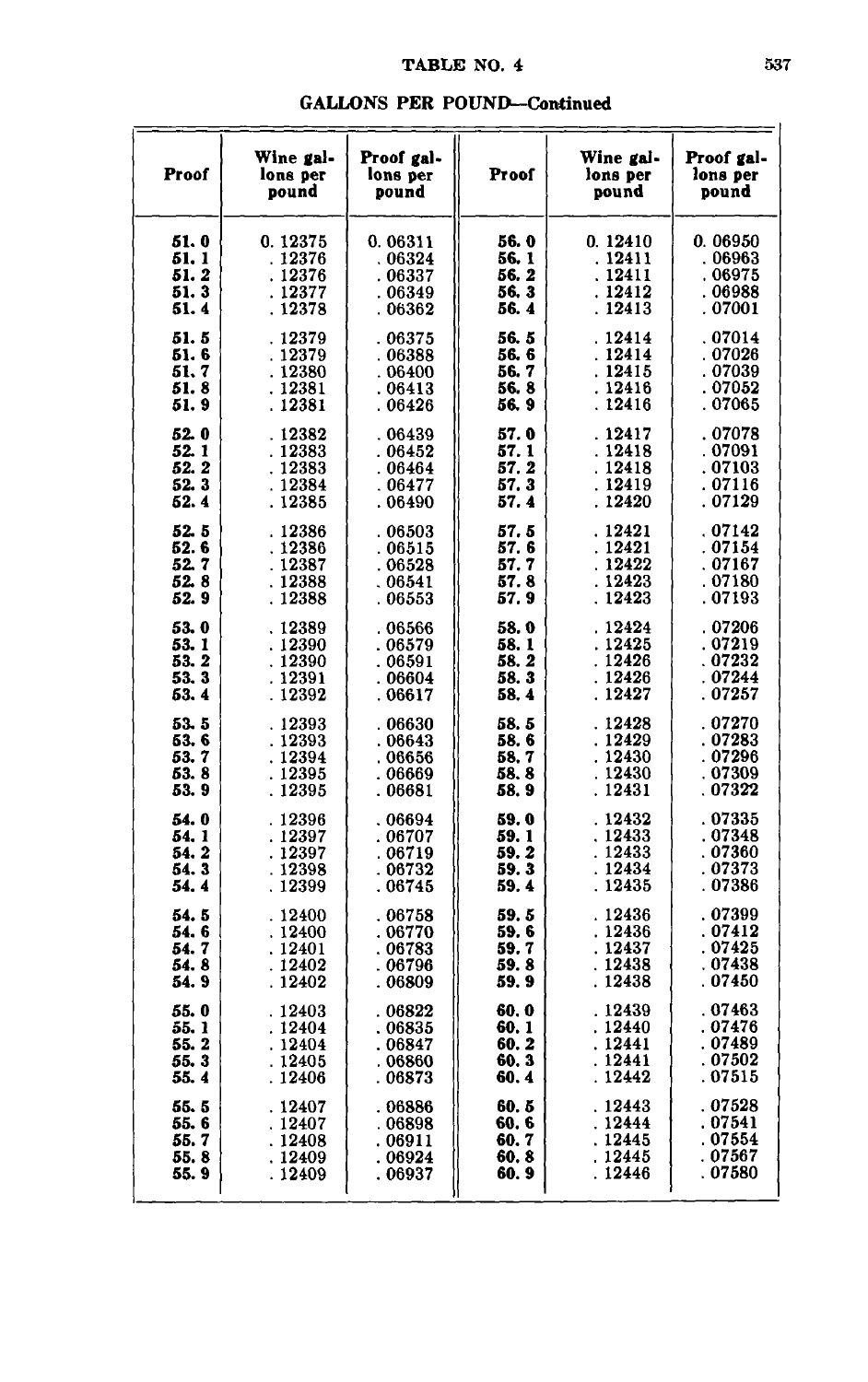|  |  |  |  |  |  |  |  |  | <b>GALLONS PER POUND—Continued</b> |  |  |  |  |  |
|--|--|--|--|--|--|--|--|--|------------------------------------|--|--|--|--|--|
|  |  |  |  |  |  |  |  |  |                                    |  |  |  |  |  |

| Proof         | Wine gal-<br>lons per<br>pound | Proof gal-<br>lons per<br>pound | Proof          | Wine gal-<br>lons per<br>pound | Proof gal-<br>lons per<br>pound |
|---------------|--------------------------------|---------------------------------|----------------|--------------------------------|---------------------------------|
| 61.0<br>61. 1 | 0.12447<br>. 12448             | 0.07593<br>. 07606              | 66.0<br>66.1   | 0.12486<br>. 12487             | 0.08241<br>. 08254              |
| 61.2          | . 12448                        | .07618                          | 66.2           | . 12488                        | . 08267                         |
| 61.3          | . 12449                        | . 07631                         | 66, 3          | . 12489                        | . 08280                         |
| 61.4          | . 12450                        | . 07644                         | 66.4           | . 12490                        | . 08293                         |
| 61.5          | . 12451                        | .07657                          | 66.5           | . 12491                        | .08307                          |
| 61.6          | . 12451                        | . 07670                         | 66.6           | . 12491                        | . 08319                         |
| 61.7          | . 12452                        | . 07683                         | 66.7           | . 12492                        | . 08332                         |
| 61.8<br>61.9  | . 12453<br>. 12453             | . 07696<br>. 07708              | 66.8<br>66.9   | .12493<br>. 12494              | . 08345<br>. 08358              |
|               |                                |                                 |                |                                |                                 |
| 62.0<br>62. 1 | . 12454<br>. 12455             | . 07721<br>. 07735              | 67.0<br>67, 1  | .12495<br>. 12496              | . 08372<br>. 08385              |
| 62.2          | .12456                         | .07748                          | 67.2           | . 12497                        | . 08398                         |
| 62.3          | . 12456                        | . 07760                         | 67.3           | . 12497                        | . 08410                         |
| 62.4          | . 12457                        | . 07773                         | 67.4           | .12498                         | . 08424                         |
| 62.5          | . 12458                        | .07786                          | 67.5           | .12499                         | . 08437                         |
| 62. 6         | . 12459                        | . 07799                         | 67. 6          | . 12500                        | . 08450                         |
| 62.7          | .12460                         | . 07812                         | 67.7           | . 12501                        | . 08463                         |
| 62. 8         | . 12460                        | . 07825                         | 67.8           | . 12501                        | . 08476                         |
| 62.9          | . 12461                        | .07838                          | 67. 9          | . 12502                        | . 08489                         |
| 63.0          | .12462                         | .07851                          | 68.0           | .12503                         | . 08502                         |
| 63.1          | . 12463                        | . 07864                         | 68.1           | . 12504                        | . 08515                         |
| 63.2          | .12464                         | . 07877                         | 68. 2          | . 12505                        | . 08528                         |
| 63.3<br>63.4  | . 12464<br>. 12465             | . 07890<br>. 07903              | 68.3<br>68.4   | . 12506<br>. 12507             | . 08542<br>. 08555              |
| 63.5          | .12466                         | .07916                          | 68.5           | .12508                         | . 08568                         |
| 63.6          | . 12467                        | . 07929                         | 68.6           | .12508                         | . 08580                         |
| 63.7          | . 12468                        | . 07942                         | 68.7           | . 12509                        | . 08594                         |
| 63.8          | . 12468                        | . 07955                         | 68.8           | . 12510                        | . 08607                         |
| 63.9          | . 12469                        | . 07968                         | 68.9           | . 12511                        | . 08620                         |
| 64.0          | .12470                         | .07981                          | 69.0           | . 12512                        | . 08633                         |
| 64. 1         | . 12471                        | . 07994                         | 69. 1          | . 12513                        | . 08646                         |
| 64. 2         | . 12472                        | . 08007                         | 69.2           | . 12514                        | . 08660                         |
| 64.3<br>64.4  | . 12472<br>. 12473             | . 08019<br>. 08033              | 69.3<br>69.4   | . 12514<br>. 12515             | . 08672<br>. 08685              |
|               |                                |                                 |                |                                |                                 |
| 64. 5<br>64.6 | . 12474<br>. 12475             | . 08046<br>. 08059              | 69.5<br>69. 6  | .12516<br>.12517               | . 08699<br>. 08712              |
| 64.7          | . 12476                        | . 08072                         | 69. 7          | . 12518                        | . 08725                         |
| 64. 8         | . 12476                        | . 08084                         | 69.8           | . 12518                        | . 08738                         |
| 64. 9         | . 12477                        | .08098                          | 69.9           | . 12519                        | . 08751                         |
| 65.0          | . 12478                        | . 08111                         | 70.0           | . 12520                        | . 08764                         |
| 65. 1         | . 12479                        | . 08124                         | 70.1           | .12521                         | . 08777                         |
| 65.2          | . 12480                        | .08137                          | 70.2           | .12522                         | . 08790                         |
| 65.3          | . 12480                        | . 08149                         | 70. 3          | . 12523                        | . 08804                         |
| 65. 4         | . 12481                        | . 08163                         | 70.4           | . 12524                        | . 08817                         |
| 65.5          | . 12482                        | .08176                          | 70.5           | .12525                         | . 08830                         |
| 65. 6         | . 12483                        | . 08189                         | 70. 6          | .12525                         | . 08843                         |
| 65.7<br>65.8  | . 12484<br>. 12484             | . 08202<br>. 08214              | 70. 7<br>70, 8 | . 12526<br>. 12527             | . 08856<br>. 08869              |
| 65. 9         | . 12485                        | . 08228                         | 70. 9          | . 12528                        | . 08882                         |
|               |                                |                                 |                |                                |                                 |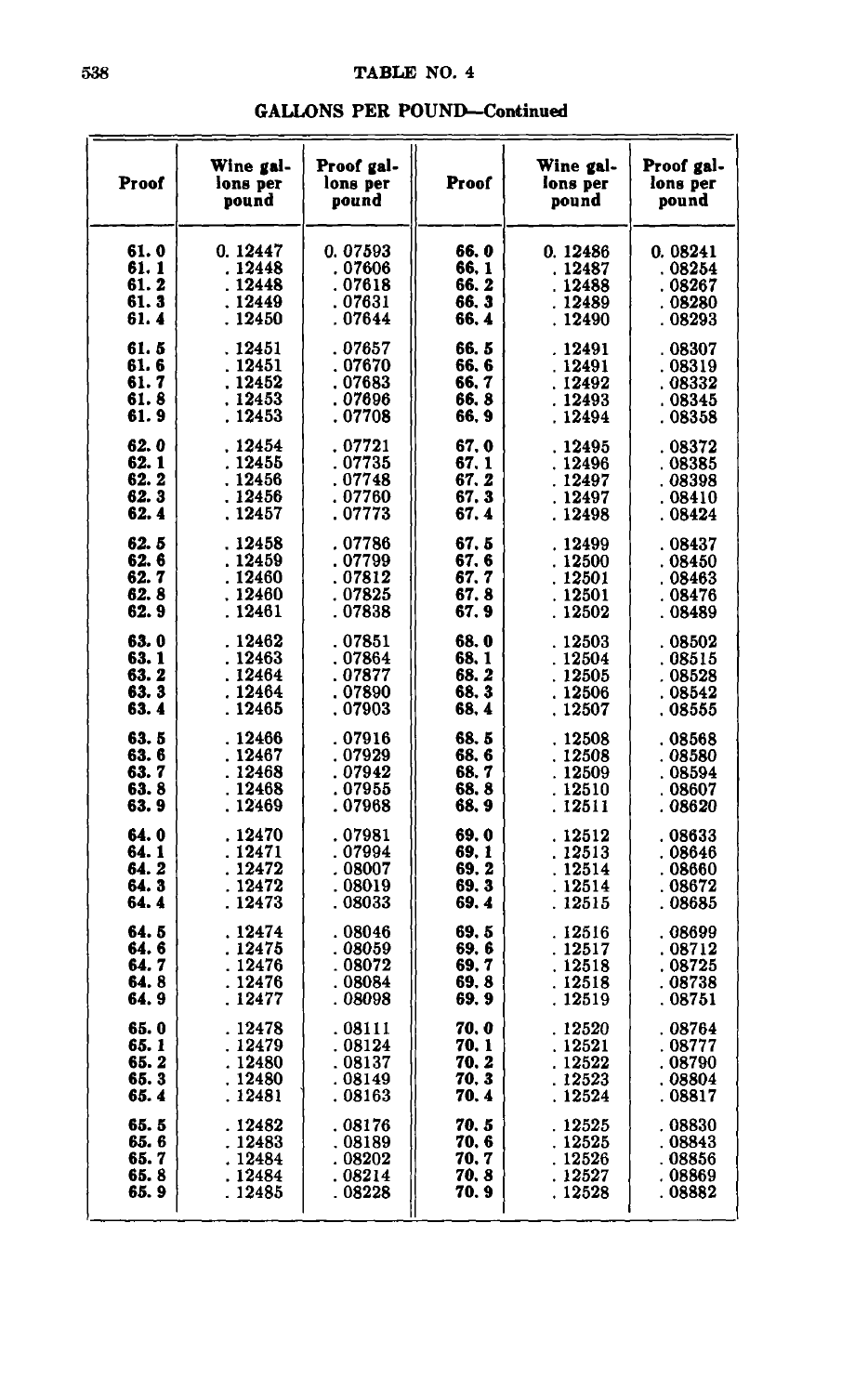| Proof | Wine gal-<br>lons per<br>pound | Proof gal-<br>lons per<br>pound | Proof | Wine gal-<br>lons per<br>pound | Proof gal-<br>lons per<br>pound |
|-------|--------------------------------|---------------------------------|-------|--------------------------------|---------------------------------|
| 71.0  | 0.12529                        | 0.08896                         | 76. 0 | 0.12576                        | 0.09558                         |
| 71. 1 | . 12530                        | . 08909                         | 76. 1 | . 12577                        | . 09571                         |
| 71.2  | . 12531                        | .08922                          | 76. 2 | . 12578                        | . 09584                         |
| 71.3  | . 12532                        | . 08935                         | 76.3  | . 12579                        | . 09598                         |
| 71.4  | . 12533                        | . 08949                         | 76.4  | . 12580                        | . 09611                         |
| 71.5  | . 12534                        | .08962                          | 76.5  | . 12581                        | .09624                          |
| 71. 6 | . 12534                        | .08974                          | 76. 6 | . 12582                        | . 09638                         |
| 71.7  | . 12535                        | . 08988                         | 76.7  | . 12583                        | . 09651                         |
| 71.8  | . 12536                        | . 09001                         | 76. 8 | . 12584                        | . 09665                         |
| 71.9  | . 12537                        | . 09014                         | 76. 9 | . 12585                        | . 09678                         |
| 72.0  | . 12538                        | .09027                          | 77.0  | . 12586                        | . 09691                         |
| 72.1  | . 12539                        | . 09041                         | 77.1  | .12587                         | . 09705                         |
| 72. 2 | . 12540                        | 09054                           | 77.2  | . 12588                        | . 09718                         |
| 72.3  | .12541                         | . 09067                         | 77.3  | . 12589                        | . 09731                         |
| 72.4  | .12542                         | . 09080                         | 77. 4 | . 12590                        | . 09745                         |
| 72.5  | . 12543                        | . 09094                         | 77. 5 | . 12591                        | . 09758                         |
| 72. 6 | . 12544                        | . 09107                         | 77. 6 | . 12592                        | .09771                          |
| 72. 7 | .12545                         | . 09120                         | 77. 7 | . 12593                        | . 09785                         |
| 72.8  | . 12546                        | . 09133                         | 77.8  | . 12594                        | . 09798                         |
| 72. 9 | . 12547                        | . 09147                         | 77. 9 | . 12595                        | . 09812                         |
| 73.0  | . 12548                        | . 09160                         | 78.0  | . 12596                        | .09825                          |
| 73.1  | . 12549                        | .09173                          | 78.1  | .12597                         | 09838                           |
| 73.2  | . 12550                        | . 09187                         | 78.2  | . 12598                        | . 09852                         |
| 73.3  | . 12551                        | . 09200                         | 78.3  | . 12599                        | . 09865                         |
| 73.4  | . 12552                        | .09213                          | 78. 4 | . 12600                        | . 09878                         |
| 73.5  | . 12553                        | .09226                          | 78.5  | . 12601                        | . 09892                         |
| 73. 6 | . 12553                        | . 09239                         | 78. 6 | . 12602                        | . 09905                         |
| 73. 7 | . 12554                        | 09252                           | 78. 7 | . 12603                        | . 09919                         |
| 73.8  | . 12555                        | 09266                           | 78.8  | . 12604                        | 09932                           |
| 73. 9 | . 12556                        | . 09279                         | 78. 9 | . 12605                        | .09945                          |
| 74.0  | . 12557                        | . 09292                         | 79. 0 | .12606                         | 09959                           |
| 74. 1 | . 12558                        | . 09305                         | 79. 1 | . 12607                        | . 09972                         |
| 74.2  | . 12559                        | 09319                           | 79. 2 | . 12608                        | 09986                           |
| 74.3  | . 12560                        | . 09332                         | 79. 3 | 12609                          | . 09999                         |
| 74.4  | . 12561                        | . 09345                         | 79.4  | . 12610                        | . 10012                         |
| 74.5  | . 12562                        | . 09359                         | 79.5  | . 12611                        | . 10026                         |
| 74.6  | . 12562                        | . 09371                         | 79.6  | . 12612                        | 10039                           |
| 74. 7 | .12563                         | . 09385                         | 79. 7 | . 12613                        | .10053                          |
| 74. 8 | . 12564                        | . 09398                         | 79.8  | . 12614                        | . 10066                         |
| 74.9  | . 12565                        | . 09411                         | 79. 9 | . 12615                        | . 10079                         |
| 75.0  | .12566                         | . 09425                         | 80.0  | .12616                         | . 10093                         |
| 75. 1 | . 12567                        | . 09438                         | 80.1  | , 12617                        | . 10106                         |
| 75.2  | . 12568                        | 09451                           | 80. 2 | . 12618                        | . 10120                         |
| 75.3  | .12569                         | . 09464                         | 80. 3 | .12619                         | . 10133                         |
| 75.4  | . 12570                        | . 09478                         | 80.4  | . 12620                        | . 10146                         |
| 75. 5 | . 12571                        | . 09491                         | 80. 5 | . 12622                        | 10161                           |
| 75. 6 | . 12572                        | . 09504                         | 80. 6 | . 12623                        | . 10174                         |
| 75.7  | . 12573                        | . 09518                         | 80.7  | 12624                          | 10188                           |
| 75.8  | . 12574                        | . 09531                         | 80.8  | 12625                          | 10201                           |
| 75. 9 | . 12575                        | . 09544                         | 80.9  | . 12626                        | . 10214                         |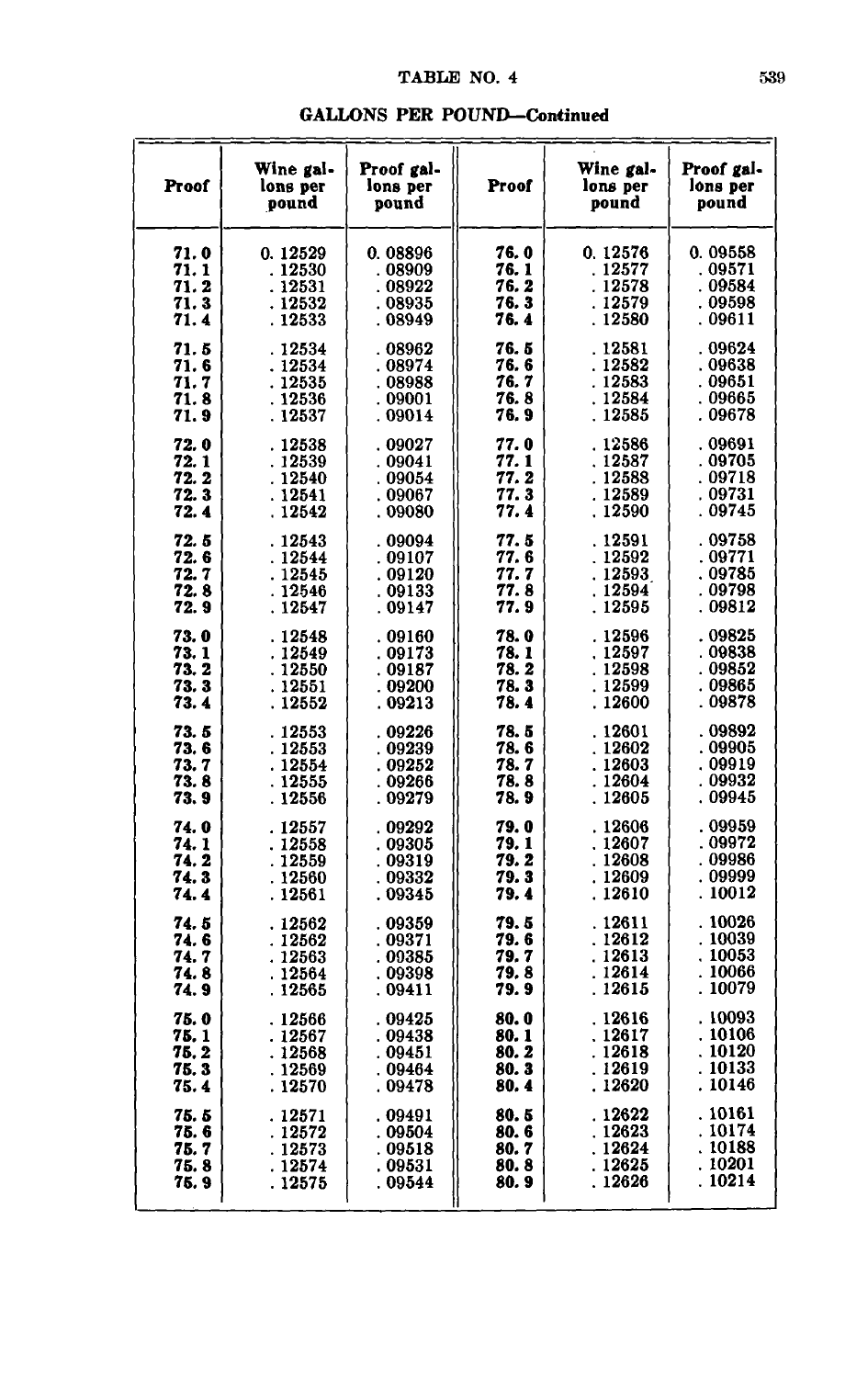|  |  | <b>GALLONS PER POUND-Continued</b> |
|--|--|------------------------------------|
|--|--|------------------------------------|

| Proof | Wine gal-<br>lons per<br>pound | Proof gal-<br>lons per<br>pound | Proof | Wine gal-<br>lons per<br>pound | Proof gal-<br>lons per<br>pound |
|-------|--------------------------------|---------------------------------|-------|--------------------------------|---------------------------------|
| 81.0  | 0.12627                        | 0.10228                         | 86. O | 0.12681                        | 0.10906                         |
| 81.1  | . 12628                        | . 10241                         | 86. 1 | . 12682                        | . 10919                         |
| 81.2  | .12629                         | . 10255                         | 86. 2 | . 12683                        | . 10933                         |
| 81.3  | . 12630                        | . 10268                         | 86.3  | . 12684                        | . 10946                         |
| 81.4  | . 12631                        | . 10282                         | 86. 4 | . 12685                        | . 10960                         |
| 81.5  | . 12632                        | .10295                          | 86.5  | . 12687                        | . 10974                         |
| 81.6  | .12633                         | .10309                          | 86.6  | . 12688                        | . 10988                         |
| 81.7  | . 12634                        | . 10322                         | 86.7  | . 12689                        | . 11001                         |
| 81.8  | . 12635                        | . 10335                         | 86.8  | . 12690                        | . 11015                         |
| 81.9  | . 12636                        | .10349                          | 86.9  | . 12691                        | . 11028                         |
| 82.0  | . 12637                        | . 10362                         | 87.0  | 12692                          | . 11042                         |
| 82.1  | .12638                         | . 10376                         | 87. 1 | . 12693                        | . 11056                         |
| 82. 2 | . 12639                        | . 10389                         | 87. 2 | . 12694                        | . 11069                         |
| 82.3  | .12640                         | .10403                          | 87.3  | .12696                         | . 11084                         |
| 82.4  | . 12641                        | . 10416                         | 87.4  | . 12697                        | . 11097                         |
| 82.5  | . 12643                        | .10430                          | 87.5  | .12698                         | . 11111                         |
| 82.6  | .12644                         | . 10444                         | 87. 6 | . 12699                        | . 11124                         |
| 82.7  | .12645                         | .10457                          | 87.7  | .12700                         | . 11138                         |
| 82.8  | .12646                         | . 10471                         | 87. 8 | . 12702                        | . 11152                         |
| 82. 9 | . 12647                        | . 10484                         | 87. 9 | . 12703                        | . 11166                         |
| 83.0  | . 12648                        | .10498                          | 88. O | . 12704                        | . 11180                         |
| 83.1  | . 12649                        | . 10511                         | 88.1  | .12705                         | . 11193                         |
| 83.2  | . 12650                        | . 10525                         | 88.2  | . 12706                        | .11207                          |
| 83.3  | . 12651                        | . 10538                         | 88. 3 | . 12707                        | . 11220                         |
| 83.4  | . 12652                        | . 10552                         | 88.4  | . 12708                        | . 11234                         |
| 83.5  | . 12654                        | .10566                          | 88.5  | . 12710                        | . 11248                         |
| 83.6  | . 12655                        | . 10580                         | 88.6  | . 12711                        | .11262                          |
| 83.7  | . 12656                        | . 10593                         | 88.7  | . 12712                        | . 11276                         |
| 83.8  | .12657                         | . 10607                         | 88.8  | . 12713                        | . 11289                         |
| 83.9  | . 12658                        | . 10620                         | 88.9  | . 12714                        | . 11303                         |
| 84.0  | . 12659                        | . 10634                         | 89.0  | . 12715                        | . 11316                         |
| 84. 1 | . 12660                        | . 10647                         | 89.1  | . 12716                        | .11330                          |
| 84.2  | . 12661                        | . 10661                         | 89.2  | . 12717                        | . 11344                         |
| 84.3  | . 12662                        | . 10674                         | 89. 3 | . 12719                        | . 11358                         |
| 84.4  | . 12663                        | . 10688                         | 89.4  | . 12720                        | . 11372                         |
| 84.5  | . 12665                        | . 10702                         | 89.5  | . 12721                        | . 11385                         |
| 84.6  | . 12666                        | . 10715                         | 89.6  | . 12722                        | . 11399                         |
| 84. 7 | . 12667                        | . 10729                         | 89. 7 | . 12723                        | . 11413                         |
| 84. 8 | . 12668                        | . 10742                         | 89.8  | . 12725                        | . 11427                         |
| 84.9  | . 12669                        | . 10756                         | 89.9  | . 12726                        | . 11441                         |
| 85.0  | .12670                         | . 10770                         | 90. 0 | . 12727                        | . 11454                         |
| 85. 1 | . 12671                        | . 10783                         | 90. 1 | . 12728                        | . 11468                         |
| 85.2  | . 12672                        | . 10797                         | 90. 2 | .12729                         | . 11482                         |
| 85.3  | . 12673                        | . 10810                         | 90. 3 | . 12731                        | . 11496                         |
| 85.4  | . 12674                        | . 10824                         | 90. 4 | . 12732                        | . 11510                         |
| 85.5  | .12676                         | . 10838                         | 90.5  | . 12733                        | . 11523                         |
| 85.6  | . 12677                        | . 10852                         | 90. 6 | . 12734                        | . 11537                         |
| 85.7  | . 12678                        | . 10865                         | 90.7  | . 12735                        | . 11551                         |
| 85. 8 | . 12679                        | . 10879                         | 90.8  | . 12737                        | . 11565                         |
| 85.9  | . 12680                        | . 10892                         | 90.9  | . 12738                        | . 11579                         |

 $\cdot$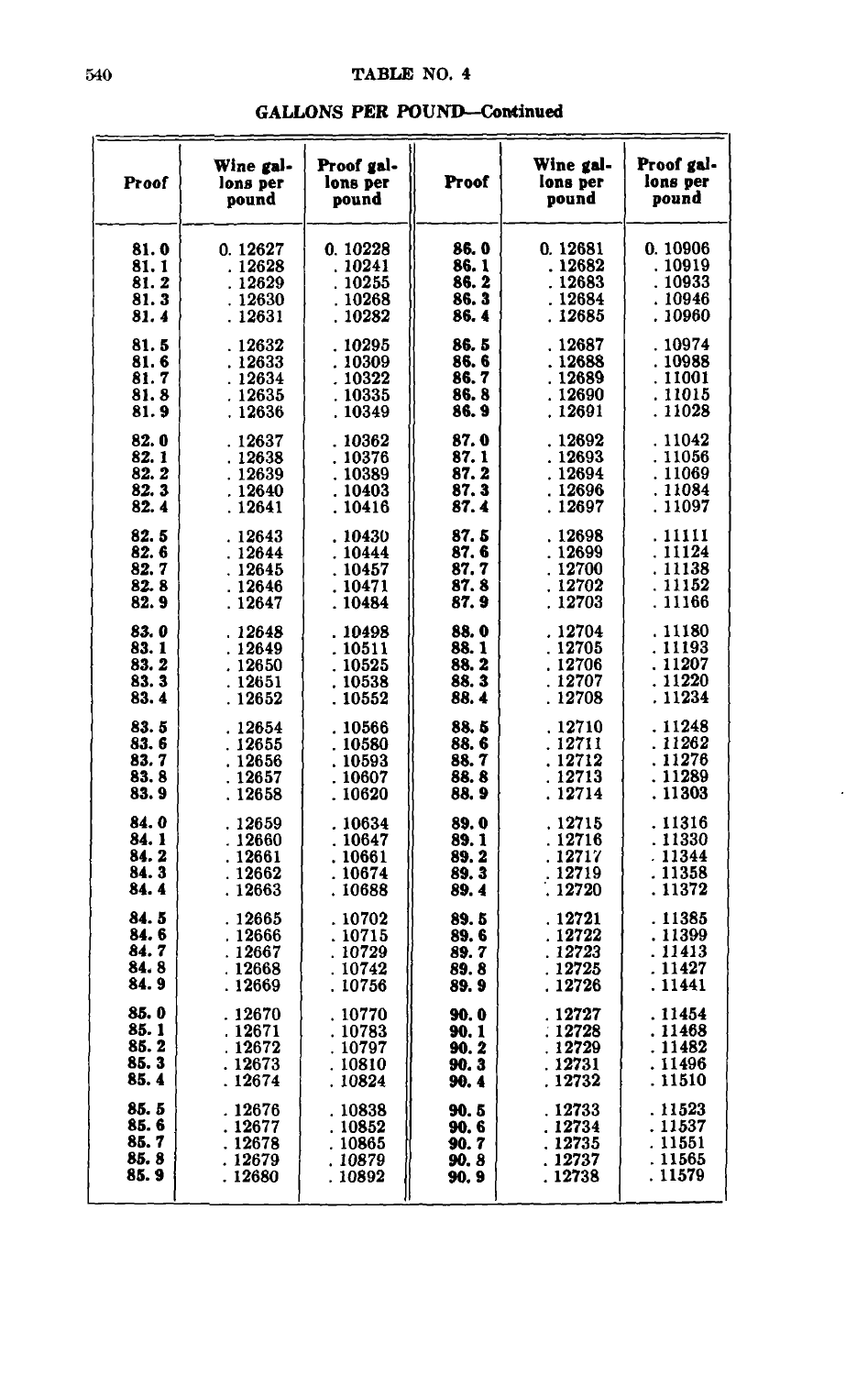| Proof | Wine gal-<br>lons per<br>pound | Proof gal-<br>lons per<br>pound | Proof | Wine gal-<br>lons per<br>pound | Proof gal-<br>lons per<br>pound |
|-------|--------------------------------|---------------------------------|-------|--------------------------------|---------------------------------|
| 91.0  | 0.12739                        | 0.11592                         | 96.0  | 0.12801                        | 0.12289                         |
| 91.1  | .12740                         | .11606                          | 96, 1 | . 12802                        | . 12303                         |
| 91.2  | . 12741                        | . 11620                         | 96.2  | .12804                         | . 12317                         |
| 91.3  | . 12743                        | . 11634                         | 96.3  | .12805                         | . 12331                         |
| 91.4  | . 12744                        | . 11648                         | 96.4  | . 12806                        | . 12345                         |
| 91.5  | . 12745                        | .11662                          | 96.5  | .12808                         | .12360                          |
| 91.6  | . 12746                        | . 11675                         | 96.6  | .12809                         | . 12373                         |
| 91.7  | . 12747                        | . 11689                         | 96.7  | . 12810                        | . 12387                         |
| 91.8  | . 12749                        | . 11704                         | 96.8  | .12811                         | . 12401                         |
| 91.9  | . 12750                        | . 11717                         | 96, 9 | . 12813                        | . 12416                         |
| 92.0  | . 12751                        | .11731                          | 97.0  | . 12814                        | .12430                          |
| 92.1  | . 12752                        | .11745                          | 97.1  | . 12815                        | . 12443                         |
| 92.2  | . 12753                        | . 11758                         | 97.2  | . 12817                        | . 12458                         |
| 92.3  | . 12755                        | . 11773                         | 97.3  | . 12818                        | . 12472                         |
| 92.4  | . 12756                        | . 11787                         | 97.4  | . 12819                        | . 12486                         |
| 92.5  | 12757                          | .11800                          | 97.5  | . 12821                        | . 12500                         |
| 92.6  | . 12758                        | . 11814                         | 97.6  | . 12822                        | . 12514                         |
| 92. 7 | . 12759                        | . 11828                         | 97.7  | . 12823                        | . 12528                         |
| 92.8  | .12761                         | . 11842                         | 97.8  | . 12824                        | . 12542                         |
| 92.9  | . 12762                        | . 11856                         | 97. 9 | . 12826                        | . 12557                         |
| 93.0  | .12763                         | . 11870                         | 98.0  | . 12827                        | . 12570                         |
| 93.1  | . 12764                        | . 11883                         | 98.1  | . 12828                        | . 12584                         |
| 93.2  | . 12766                        | . 11898                         | 98.2  | . 12830                        | . 12599                         |
| 93.3  | .12767                         | . 11912                         | 98.3  | . 12831                        | .12613                          |
| 93.4  | . 12768                        | . 11925                         | 98.4  | . 12832                        | . 12627                         |
| 93.5  | . 12770                        | . 11940                         | 98.5  | .12834                         | . 12641                         |
| 93.6  | . 12771                        | . 11954                         | 98. 6 | .12835                         | . 12655                         |
| 93.7  | . 12772                        | . 11967                         | 98. 7 | .12836                         | . 12669                         |
| 93.8  | . 12773                        | . 11981                         | 98.8  | .12837                         | .12683                          |
| 93.9  | . 12775                        | . 11996                         | 98. 9 | . 12839                        | . 12698                         |
| 94.0  | . 12776                        | . 12009                         | 99.0  | .12840                         | . 12712                         |
| 94.1  | . 12777                        | . 12023                         | 99. 1 | . 12841                        | . 12725                         |
| 94.2  | .12778                         | . 12037                         | 99.2  | . 12843                        | . 12740                         |
| 94.3  | .12780                         | .12052                          | 99.3  | . 12844                        | . 12754                         |
| 94.4  | . 12781                        | . 12065                         | 99.4  | . 12845                        | . 12768                         |
| 94.5  | .12782                         | .12079                          | 99.5  | . 12847                        | . 12783                         |
| 94.6  | . 12783                        | .12093                          | 99.6  | . 12848                        | . 12797                         |
| 94.7  | . 12784                        | . 12106                         | 99.7  | .12849                         | . 12810                         |
| 94.8  | . 12786                        | . 12121                         | 99.8  | . 12850                        | . 12824                         |
| 94.9  | . 12787                        | . 12135                         | 99.9  | . 12852                        | . 12839                         |
| 95.0  | . 12788                        | . 12149                         | 100.0 | .12853                         | . 12853                         |
| 95.1  | . 12789                        | . 12162                         | 100.1 | .12854                         | . 12867                         |
| 95. 2 | . 12791                        | . 12177                         | 100.2 | . 12856                        | . 12882                         |
| 95.3  | . 12792                        | . 12191                         | 100.3 | . 12857                        | . 12896                         |
| 95.4  | . 12793                        | . 12205                         | 100.4 | . 12859                        | . 12910                         |
| 95.5  | . 12795                        | . 12219                         | 100.5 | . 12860                        | . 12924                         |
| 95.6  | . 12796                        | . 12233                         | 100.6 | . 12861                        | . 12938                         |
| 95.7  | . 12797                        | . 12247                         | 100.7 | .12863                         | . 12953                         |
| 95.8  | . 12798                        | . 12260                         | 100.8 | . 12864                        | . 12967                         |
| 95.9  | . 12800                        | . 12275                         | 100.9 | . 12866                        | . 12982                         |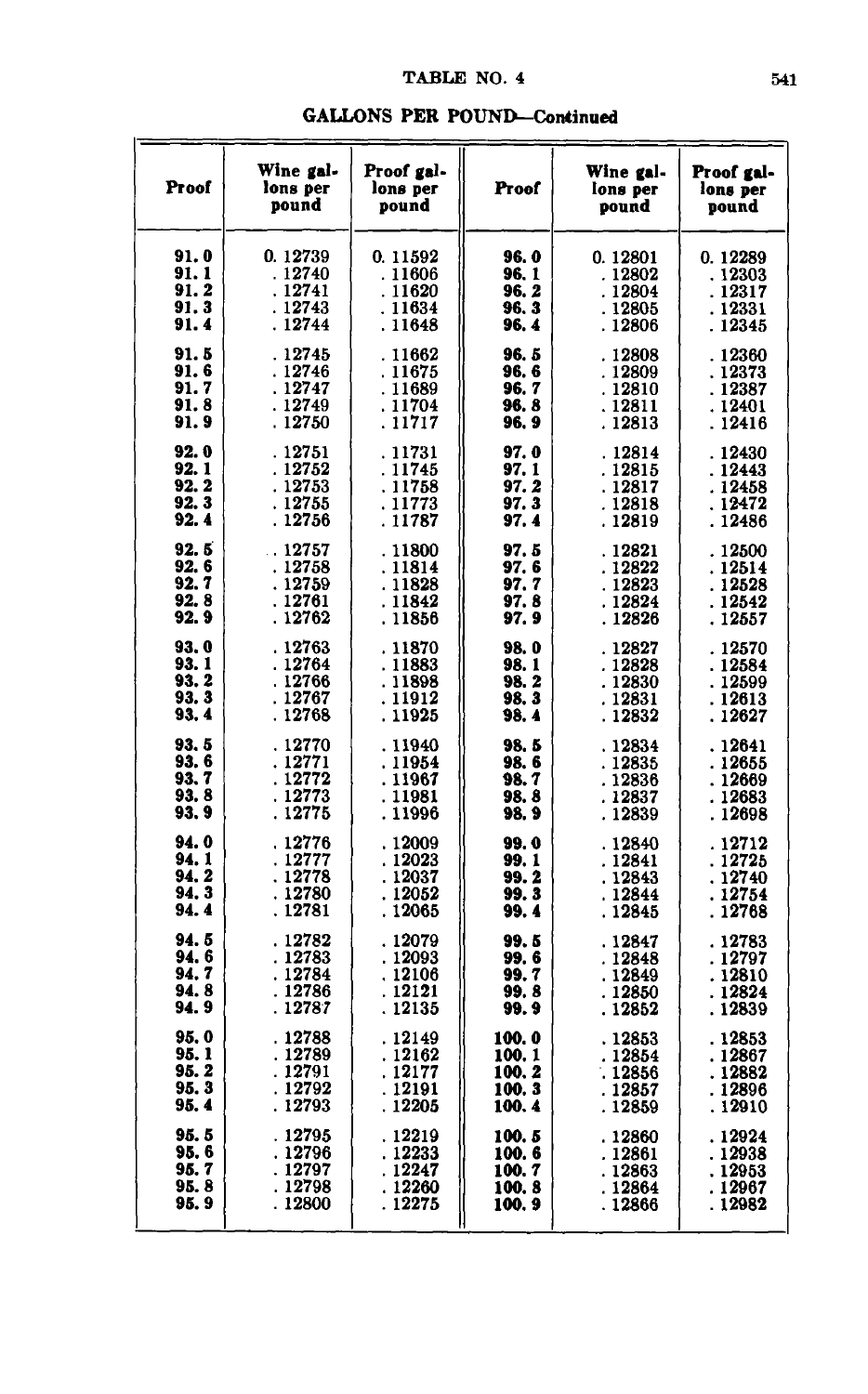| <b>GALLONS PER POUND-Continued</b> |  |
|------------------------------------|--|
|------------------------------------|--|

| Proof | Wine gal-<br>lons per<br>pound | Proof gal-<br>lons per<br>pound | Proof | Wine gal-<br>lons per<br>pound | Proof gal-<br>lons per<br>pound |
|-------|--------------------------------|---------------------------------|-------|--------------------------------|---------------------------------|
| 101.0 | 0.12867                        | 0.12996                         | 106.0 | 0.12936                        | 0.13712                         |
| 101.1 | .12868                         | .13010                          | 106.1 | . 12937                        | . 13726                         |
| 101.2 | . 12870                        | .13024                          | 106.2 | . 12939                        | . 13741                         |
| 101.3 | . 12871                        | . 13038                         | 106.3 | .12940                         | . 13755                         |
| 101.4 | . 12872                        | . 13052                         | 106.4 | . 12942                        | .13770                          |
| 101.5 | .12874                         | .13067                          | 106.5 | .12943                         | .13784                          |
| 101.6 | . 12875                        | .13081                          | 106.6 | .12944                         | .13798                          |
| 101.7 | .12876                         | . 13095                         | 106.7 | . 12946                        | . 13813                         |
| 101.8 | . 12877                        | .13109                          | 106.8 | .12947                         | . 13827                         |
| 101.9 | .12879                         | .13124                          | 106.9 | . 12949                        | . 13842                         |
| 102.0 | . 12880                        | .13138                          | 107.0 | .12950                         | .13857                          |
| 102.1 | . 12881                        | .13152                          | 107.1 | . 12951                        | . 13871                         |
| 102.2 | .12883                         | .13166                          | 107.2 | . 12953                        | .13886                          |
| 102.3 | .12884                         | .13180                          | 107.3 | .12954                         | . 13900                         |
| 102.4 | . 12886                        | . 13195                         | 107.4 | . 12956                        | . 13915                         |
| 102.5 | . 12887                        | .13209                          | 107.5 | . 12957                        | .13929                          |
| 102.6 | .12888                         | .13223                          | 107.6 | . 12958                        | .13943                          |
| 102.7 | .12890                         | . 13238                         | 107.7 | .12960                         | . 13958                         |
| 102.8 | . 12891                        | . 13252                         | 107.8 | . 12961                        | . 13972                         |
| 102.9 | . 12893                        | .13267                          | 107.9 | . 12963                        | . 13987                         |
| 103.0 | .12894                         | .13281                          | 108.0 | .12964                         | .14001                          |
| 103.1 | .12895                         | .13295                          | 108.1 | . 12966                        | . 14016                         |
| 103.2 | . 12897                        | . 13310                         | 108.2 | . 12967                        | .14030                          |
| 103.3 | . 12898                        | . 13324                         | 108.3 | . 12969                        | .14045                          |
| 103.4 | . 12900                        | . 13339                         | 108.4 | . 12970                        | .14059                          |
| 103.5 | . 12901                        | .13353                          | 108.5 | .12972                         | . 14075                         |
| 103.6 | .12902                         | .13366                          | 108.6 | . 12973                        | . 14089                         |
| 103.7 | . 12904                        | . 13381                         | 108.7 | .12975                         | . 14104                         |
| 103.8 | .12905                         | .13395                          | 108.8 | .12976                         | . 14118                         |
| 103.9 | .12907                         | . 13410                         | 108.9 | .12978                         | . 14133                         |
| 104.0 | .12908                         | . 13424                         | 109.0 | . 12979                        | . 14147                         |
| 104.1 | . 12909                        | .13438                          | 109.1 | . 12981                        | . 14162                         |
| 104.2 | . 12911                        | . 13453                         | 109.2 | . 12982                        | . 14176                         |
| 104.3 | .12912                         | . 13467                         | 109.3 | .12984                         | . 14192                         |
| 104.4 | . 12914                        | .13482                          | 109.4 | . 12985                        | .14206                          |
| 104.5 | . 12915                        | .13496                          | 109.5 | .12987                         | . 14221                         |
| 104.6 | . 12916                        | . 13510                         | 109.6 | .12988                         | . 14235                         |
| 104.7 | .12918                         | .13525                          | 109.7 | . 12990                        | . 14250                         |
| 104.8 | .12919                         | .13539                          | 109.8 | . 12991                        | . 14264                         |
| 104.9 | .12921                         | . 13554                         | 109.9 | . 12993                        | . 14279                         |
| 105.0 | .12922                         | .13568                          | 110.0 | .12994                         | .14293                          |
| 105.1 | .12923                         | .13582                          | 110.1 | .12995                         | .14307                          |
| 105.2 | .12925                         | .13597                          | 110.2 | . 12997                        | .14323                          |
| 105.3 | . 12926                        | .13611                          | 110.3 | . 12998                        | .14337                          |
| 105.4 | . 12928                        | .13626                          | 110.4 | .13000                         | . 14352                         |
| 105.5 | . 12929                        | .13640                          | 110.5 | .13001                         | .14366                          |
| 105.6 | .12930                         | .13654                          | 110.6 | . 13002                        | .14380                          |
| 105.7 | .12932                         | . 13669                         | 110.7 | . 13004                        | . 14395                         |
| 105.8 | . 12933                        | . 13683                         | 110.8 | . 13005                        | . 14410                         |
| 105.9 | . 12935                        | . 13698                         | 110.9 | . 13007                        | . 14425                         |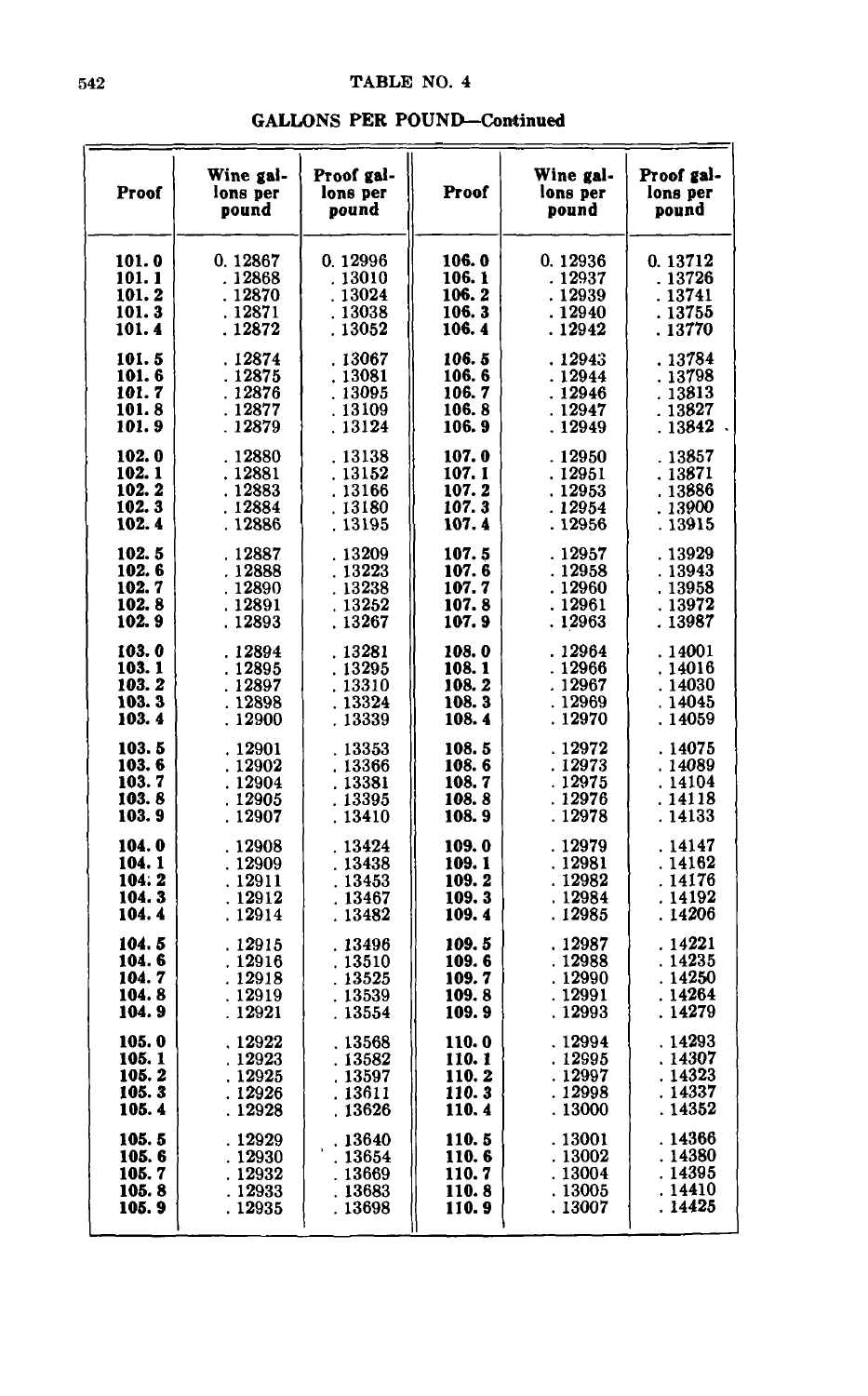| pound<br>pound<br>pound<br>pound<br>0.13008<br>0.14439<br>0.13084<br>0.15177<br>111.0<br>116.0<br>111.1<br>.13010<br>116.1<br>. 14454<br>.13086<br>. 15193<br>111.2<br>116, 2<br>.15207<br>. 13011<br>.14468<br>. 13087<br>116.3<br>. 15223<br>111.3<br>. 13013<br>. 14483<br>. 13089<br>. 14498<br>116.4<br>. 13090<br>. 15237<br>111.4<br>. 13014<br>116, 5<br>. 13092<br>. 15252<br>111.5<br>.13016<br>. 14513<br>116.6<br>111.6<br>. 14527<br>.13093<br>. 15266<br>. 13017<br>116.7<br>111.7<br>.13019<br>. 14542<br>. 15282<br>. 13095<br>111.8<br>. 13020<br>116.8<br>.13096<br>. 15296<br>. 14556<br>. 15312<br>111.9<br>. 13022<br>. 14572<br>116.9<br>. 13098<br>112.0<br>117.0<br>. 15326<br>.13023<br>. 14586<br>.13099<br>112.1<br>.13025<br>. 14601<br>117. 1<br>. 13101<br>. 15341<br>112.2<br>. 13026<br>. 14615<br>117.2<br>. 13102<br>. 15356<br>112.3<br>117.3<br>. 15371<br>. 13028<br>. 14630<br>.13104<br>112.4<br>117.4<br>. 13029<br>.14645<br>. 13105<br>. 15385<br>112.5<br>.13031<br>.14660<br>117. 5<br>.13107<br>. 15401<br>112.6<br>. 13032<br>.14674<br>117.6<br>.15416<br>.13109<br>117.7<br>112.7<br>. 13034<br>. 14689<br>. 13110<br>. 15430<br>112.8<br>. 13035<br>. 14703<br>117.8<br>. 13112<br>. 15446<br>112. 9<br>. 13037<br>. 14719<br>117.9<br>. 13113<br>.15460<br>113.0<br>. 14733<br>. 13038<br>118.0<br>.13115<br>. 15476<br>113.1<br>.14748<br>118.1<br>. 13040<br>. 13117<br>. 15491<br>113.2<br>. 13041<br>. 14762<br>118, 2<br>. 15505<br>.13118<br>113.3<br>. 14778<br>. 13043<br>118.3<br>. 13120<br>. 15521<br>113.4<br>. 14792<br>.13044<br>. 15535<br>118.4<br>. 13121<br>113.5<br>. 13046<br>.14807<br>. 15551<br>118. 5<br>.13123<br>113.6<br>. 13047<br>. 14821<br>118.6<br>. 13125<br>. 15566<br>113.7<br>.14837<br>. 13049<br>118.7<br>. 13126<br>. 15581<br>113.8<br>. 14851<br>.13050<br>118.8<br>. 15596<br>. 13128<br>113.9<br>.13052<br>. 14866<br>118.9<br>. 13129<br>. 15610<br>114.0<br>. 13053<br>.14880<br>119.0<br>. 15626<br>.13131<br>114.1<br>. 13055<br>. 14896<br>119. 1<br>.13133<br>. 15641<br>114.2<br>119.2<br>. 15656<br>. 13056<br>. 14910<br>. 13134<br>114.3<br>. 14925<br>119.3<br>. 15671<br>. 13058<br>.13136<br>114.4<br>.14939<br>. 15686<br>. 13059<br>119.4<br>. 13137<br>114.5<br>. 15701<br>.13061<br>.14955<br>119.5<br>.13139<br>114.6<br>. 15717<br>. 13062<br>.14969<br>119.6<br>. 13141<br>114.7<br>. 15731<br>. 13064<br>. 14984<br>119.7<br>. 13142<br>114.8<br>.14999<br>. 15747<br>.13065<br>119.8<br>.13144<br>114.9<br>. 15761<br>. 15014<br>119.9<br>.13145<br>. 13067<br>115.0<br>. 15776<br>120.0<br>.13068<br>.15028<br>. 13147<br>. 15792<br>115.1<br>. 13070<br>.15044<br>120.1<br>.13149<br>115.2<br>120.2<br>. 15806<br>. 13071<br>. 15058<br>.13150<br>115.3<br>.13073<br>. 15822<br>. 15073<br>120.3<br>.13152<br>115.4<br>. 13074<br>.15087<br>120.4<br>. 15836<br>. 13153<br>.15852<br>115.5<br>. 13076<br>. 15103<br>120. 5<br>.13155<br>115.6<br>. 13078<br>120.6<br>. 13157<br>. 15867<br>. 15118<br>115.7<br>120.7<br>.15882<br>. 13079<br>. 15132<br>.13158<br>115.8<br>. 15897<br>120.8<br>. 13081<br>. 15148<br>. 13160 | <b>Proof</b> | Wine gal-<br>lons per | Proof gal-<br>lons per | Proof | Wine gal-<br>lons per | Proof gal-<br>lons per |
|---------------------------------------------------------------------------------------------------------------------------------------------------------------------------------------------------------------------------------------------------------------------------------------------------------------------------------------------------------------------------------------------------------------------------------------------------------------------------------------------------------------------------------------------------------------------------------------------------------------------------------------------------------------------------------------------------------------------------------------------------------------------------------------------------------------------------------------------------------------------------------------------------------------------------------------------------------------------------------------------------------------------------------------------------------------------------------------------------------------------------------------------------------------------------------------------------------------------------------------------------------------------------------------------------------------------------------------------------------------------------------------------------------------------------------------------------------------------------------------------------------------------------------------------------------------------------------------------------------------------------------------------------------------------------------------------------------------------------------------------------------------------------------------------------------------------------------------------------------------------------------------------------------------------------------------------------------------------------------------------------------------------------------------------------------------------------------------------------------------------------------------------------------------------------------------------------------------------------------------------------------------------------------------------------------------------------------------------------------------------------------------------------------------------------------------------------------------------------------------------------------------------------------------------------------------------------------------------------------------------------------------------------------------------------------------------------------------------------------------------------------------------------------------------------------------------------------------------------------------------------------------------------------------------------------------------------------------------------------------------------------------------------------------------------------------------------------------------------------------------------------------------------|--------------|-----------------------|------------------------|-------|-----------------------|------------------------|
|                                                                                                                                                                                                                                                                                                                                                                                                                                                                                                                                                                                                                                                                                                                                                                                                                                                                                                                                                                                                                                                                                                                                                                                                                                                                                                                                                                                                                                                                                                                                                                                                                                                                                                                                                                                                                                                                                                                                                                                                                                                                                                                                                                                                                                                                                                                                                                                                                                                                                                                                                                                                                                                                                                                                                                                                                                                                                                                                                                                                                                                                                                                                                   |              |                       |                        |       |                       |                        |
|                                                                                                                                                                                                                                                                                                                                                                                                                                                                                                                                                                                                                                                                                                                                                                                                                                                                                                                                                                                                                                                                                                                                                                                                                                                                                                                                                                                                                                                                                                                                                                                                                                                                                                                                                                                                                                                                                                                                                                                                                                                                                                                                                                                                                                                                                                                                                                                                                                                                                                                                                                                                                                                                                                                                                                                                                                                                                                                                                                                                                                                                                                                                                   |              |                       |                        |       |                       |                        |
|                                                                                                                                                                                                                                                                                                                                                                                                                                                                                                                                                                                                                                                                                                                                                                                                                                                                                                                                                                                                                                                                                                                                                                                                                                                                                                                                                                                                                                                                                                                                                                                                                                                                                                                                                                                                                                                                                                                                                                                                                                                                                                                                                                                                                                                                                                                                                                                                                                                                                                                                                                                                                                                                                                                                                                                                                                                                                                                                                                                                                                                                                                                                                   |              |                       |                        |       |                       |                        |
|                                                                                                                                                                                                                                                                                                                                                                                                                                                                                                                                                                                                                                                                                                                                                                                                                                                                                                                                                                                                                                                                                                                                                                                                                                                                                                                                                                                                                                                                                                                                                                                                                                                                                                                                                                                                                                                                                                                                                                                                                                                                                                                                                                                                                                                                                                                                                                                                                                                                                                                                                                                                                                                                                                                                                                                                                                                                                                                                                                                                                                                                                                                                                   |              |                       |                        |       |                       |                        |
|                                                                                                                                                                                                                                                                                                                                                                                                                                                                                                                                                                                                                                                                                                                                                                                                                                                                                                                                                                                                                                                                                                                                                                                                                                                                                                                                                                                                                                                                                                                                                                                                                                                                                                                                                                                                                                                                                                                                                                                                                                                                                                                                                                                                                                                                                                                                                                                                                                                                                                                                                                                                                                                                                                                                                                                                                                                                                                                                                                                                                                                                                                                                                   |              |                       |                        |       |                       |                        |
|                                                                                                                                                                                                                                                                                                                                                                                                                                                                                                                                                                                                                                                                                                                                                                                                                                                                                                                                                                                                                                                                                                                                                                                                                                                                                                                                                                                                                                                                                                                                                                                                                                                                                                                                                                                                                                                                                                                                                                                                                                                                                                                                                                                                                                                                                                                                                                                                                                                                                                                                                                                                                                                                                                                                                                                                                                                                                                                                                                                                                                                                                                                                                   |              |                       |                        |       |                       |                        |
|                                                                                                                                                                                                                                                                                                                                                                                                                                                                                                                                                                                                                                                                                                                                                                                                                                                                                                                                                                                                                                                                                                                                                                                                                                                                                                                                                                                                                                                                                                                                                                                                                                                                                                                                                                                                                                                                                                                                                                                                                                                                                                                                                                                                                                                                                                                                                                                                                                                                                                                                                                                                                                                                                                                                                                                                                                                                                                                                                                                                                                                                                                                                                   |              |                       |                        |       |                       |                        |
|                                                                                                                                                                                                                                                                                                                                                                                                                                                                                                                                                                                                                                                                                                                                                                                                                                                                                                                                                                                                                                                                                                                                                                                                                                                                                                                                                                                                                                                                                                                                                                                                                                                                                                                                                                                                                                                                                                                                                                                                                                                                                                                                                                                                                                                                                                                                                                                                                                                                                                                                                                                                                                                                                                                                                                                                                                                                                                                                                                                                                                                                                                                                                   |              |                       |                        |       |                       |                        |
|                                                                                                                                                                                                                                                                                                                                                                                                                                                                                                                                                                                                                                                                                                                                                                                                                                                                                                                                                                                                                                                                                                                                                                                                                                                                                                                                                                                                                                                                                                                                                                                                                                                                                                                                                                                                                                                                                                                                                                                                                                                                                                                                                                                                                                                                                                                                                                                                                                                                                                                                                                                                                                                                                                                                                                                                                                                                                                                                                                                                                                                                                                                                                   |              |                       |                        |       |                       |                        |
|                                                                                                                                                                                                                                                                                                                                                                                                                                                                                                                                                                                                                                                                                                                                                                                                                                                                                                                                                                                                                                                                                                                                                                                                                                                                                                                                                                                                                                                                                                                                                                                                                                                                                                                                                                                                                                                                                                                                                                                                                                                                                                                                                                                                                                                                                                                                                                                                                                                                                                                                                                                                                                                                                                                                                                                                                                                                                                                                                                                                                                                                                                                                                   |              |                       |                        |       |                       |                        |
|                                                                                                                                                                                                                                                                                                                                                                                                                                                                                                                                                                                                                                                                                                                                                                                                                                                                                                                                                                                                                                                                                                                                                                                                                                                                                                                                                                                                                                                                                                                                                                                                                                                                                                                                                                                                                                                                                                                                                                                                                                                                                                                                                                                                                                                                                                                                                                                                                                                                                                                                                                                                                                                                                                                                                                                                                                                                                                                                                                                                                                                                                                                                                   |              |                       |                        |       |                       |                        |
|                                                                                                                                                                                                                                                                                                                                                                                                                                                                                                                                                                                                                                                                                                                                                                                                                                                                                                                                                                                                                                                                                                                                                                                                                                                                                                                                                                                                                                                                                                                                                                                                                                                                                                                                                                                                                                                                                                                                                                                                                                                                                                                                                                                                                                                                                                                                                                                                                                                                                                                                                                                                                                                                                                                                                                                                                                                                                                                                                                                                                                                                                                                                                   |              |                       |                        |       |                       |                        |
|                                                                                                                                                                                                                                                                                                                                                                                                                                                                                                                                                                                                                                                                                                                                                                                                                                                                                                                                                                                                                                                                                                                                                                                                                                                                                                                                                                                                                                                                                                                                                                                                                                                                                                                                                                                                                                                                                                                                                                                                                                                                                                                                                                                                                                                                                                                                                                                                                                                                                                                                                                                                                                                                                                                                                                                                                                                                                                                                                                                                                                                                                                                                                   |              |                       |                        |       |                       |                        |
|                                                                                                                                                                                                                                                                                                                                                                                                                                                                                                                                                                                                                                                                                                                                                                                                                                                                                                                                                                                                                                                                                                                                                                                                                                                                                                                                                                                                                                                                                                                                                                                                                                                                                                                                                                                                                                                                                                                                                                                                                                                                                                                                                                                                                                                                                                                                                                                                                                                                                                                                                                                                                                                                                                                                                                                                                                                                                                                                                                                                                                                                                                                                                   |              |                       |                        |       |                       |                        |
|                                                                                                                                                                                                                                                                                                                                                                                                                                                                                                                                                                                                                                                                                                                                                                                                                                                                                                                                                                                                                                                                                                                                                                                                                                                                                                                                                                                                                                                                                                                                                                                                                                                                                                                                                                                                                                                                                                                                                                                                                                                                                                                                                                                                                                                                                                                                                                                                                                                                                                                                                                                                                                                                                                                                                                                                                                                                                                                                                                                                                                                                                                                                                   |              |                       |                        |       |                       |                        |
|                                                                                                                                                                                                                                                                                                                                                                                                                                                                                                                                                                                                                                                                                                                                                                                                                                                                                                                                                                                                                                                                                                                                                                                                                                                                                                                                                                                                                                                                                                                                                                                                                                                                                                                                                                                                                                                                                                                                                                                                                                                                                                                                                                                                                                                                                                                                                                                                                                                                                                                                                                                                                                                                                                                                                                                                                                                                                                                                                                                                                                                                                                                                                   |              |                       |                        |       |                       |                        |
|                                                                                                                                                                                                                                                                                                                                                                                                                                                                                                                                                                                                                                                                                                                                                                                                                                                                                                                                                                                                                                                                                                                                                                                                                                                                                                                                                                                                                                                                                                                                                                                                                                                                                                                                                                                                                                                                                                                                                                                                                                                                                                                                                                                                                                                                                                                                                                                                                                                                                                                                                                                                                                                                                                                                                                                                                                                                                                                                                                                                                                                                                                                                                   |              |                       |                        |       |                       |                        |
|                                                                                                                                                                                                                                                                                                                                                                                                                                                                                                                                                                                                                                                                                                                                                                                                                                                                                                                                                                                                                                                                                                                                                                                                                                                                                                                                                                                                                                                                                                                                                                                                                                                                                                                                                                                                                                                                                                                                                                                                                                                                                                                                                                                                                                                                                                                                                                                                                                                                                                                                                                                                                                                                                                                                                                                                                                                                                                                                                                                                                                                                                                                                                   |              |                       |                        |       |                       |                        |
|                                                                                                                                                                                                                                                                                                                                                                                                                                                                                                                                                                                                                                                                                                                                                                                                                                                                                                                                                                                                                                                                                                                                                                                                                                                                                                                                                                                                                                                                                                                                                                                                                                                                                                                                                                                                                                                                                                                                                                                                                                                                                                                                                                                                                                                                                                                                                                                                                                                                                                                                                                                                                                                                                                                                                                                                                                                                                                                                                                                                                                                                                                                                                   |              |                       |                        |       |                       |                        |
|                                                                                                                                                                                                                                                                                                                                                                                                                                                                                                                                                                                                                                                                                                                                                                                                                                                                                                                                                                                                                                                                                                                                                                                                                                                                                                                                                                                                                                                                                                                                                                                                                                                                                                                                                                                                                                                                                                                                                                                                                                                                                                                                                                                                                                                                                                                                                                                                                                                                                                                                                                                                                                                                                                                                                                                                                                                                                                                                                                                                                                                                                                                                                   |              |                       |                        |       |                       |                        |
|                                                                                                                                                                                                                                                                                                                                                                                                                                                                                                                                                                                                                                                                                                                                                                                                                                                                                                                                                                                                                                                                                                                                                                                                                                                                                                                                                                                                                                                                                                                                                                                                                                                                                                                                                                                                                                                                                                                                                                                                                                                                                                                                                                                                                                                                                                                                                                                                                                                                                                                                                                                                                                                                                                                                                                                                                                                                                                                                                                                                                                                                                                                                                   |              |                       |                        |       |                       |                        |
|                                                                                                                                                                                                                                                                                                                                                                                                                                                                                                                                                                                                                                                                                                                                                                                                                                                                                                                                                                                                                                                                                                                                                                                                                                                                                                                                                                                                                                                                                                                                                                                                                                                                                                                                                                                                                                                                                                                                                                                                                                                                                                                                                                                                                                                                                                                                                                                                                                                                                                                                                                                                                                                                                                                                                                                                                                                                                                                                                                                                                                                                                                                                                   |              |                       |                        |       |                       |                        |
|                                                                                                                                                                                                                                                                                                                                                                                                                                                                                                                                                                                                                                                                                                                                                                                                                                                                                                                                                                                                                                                                                                                                                                                                                                                                                                                                                                                                                                                                                                                                                                                                                                                                                                                                                                                                                                                                                                                                                                                                                                                                                                                                                                                                                                                                                                                                                                                                                                                                                                                                                                                                                                                                                                                                                                                                                                                                                                                                                                                                                                                                                                                                                   |              |                       |                        |       |                       |                        |
|                                                                                                                                                                                                                                                                                                                                                                                                                                                                                                                                                                                                                                                                                                                                                                                                                                                                                                                                                                                                                                                                                                                                                                                                                                                                                                                                                                                                                                                                                                                                                                                                                                                                                                                                                                                                                                                                                                                                                                                                                                                                                                                                                                                                                                                                                                                                                                                                                                                                                                                                                                                                                                                                                                                                                                                                                                                                                                                                                                                                                                                                                                                                                   |              |                       |                        |       |                       |                        |
|                                                                                                                                                                                                                                                                                                                                                                                                                                                                                                                                                                                                                                                                                                                                                                                                                                                                                                                                                                                                                                                                                                                                                                                                                                                                                                                                                                                                                                                                                                                                                                                                                                                                                                                                                                                                                                                                                                                                                                                                                                                                                                                                                                                                                                                                                                                                                                                                                                                                                                                                                                                                                                                                                                                                                                                                                                                                                                                                                                                                                                                                                                                                                   |              |                       |                        |       |                       |                        |
|                                                                                                                                                                                                                                                                                                                                                                                                                                                                                                                                                                                                                                                                                                                                                                                                                                                                                                                                                                                                                                                                                                                                                                                                                                                                                                                                                                                                                                                                                                                                                                                                                                                                                                                                                                                                                                                                                                                                                                                                                                                                                                                                                                                                                                                                                                                                                                                                                                                                                                                                                                                                                                                                                                                                                                                                                                                                                                                                                                                                                                                                                                                                                   |              |                       |                        |       |                       |                        |
|                                                                                                                                                                                                                                                                                                                                                                                                                                                                                                                                                                                                                                                                                                                                                                                                                                                                                                                                                                                                                                                                                                                                                                                                                                                                                                                                                                                                                                                                                                                                                                                                                                                                                                                                                                                                                                                                                                                                                                                                                                                                                                                                                                                                                                                                                                                                                                                                                                                                                                                                                                                                                                                                                                                                                                                                                                                                                                                                                                                                                                                                                                                                                   |              |                       |                        |       |                       |                        |
|                                                                                                                                                                                                                                                                                                                                                                                                                                                                                                                                                                                                                                                                                                                                                                                                                                                                                                                                                                                                                                                                                                                                                                                                                                                                                                                                                                                                                                                                                                                                                                                                                                                                                                                                                                                                                                                                                                                                                                                                                                                                                                                                                                                                                                                                                                                                                                                                                                                                                                                                                                                                                                                                                                                                                                                                                                                                                                                                                                                                                                                                                                                                                   |              |                       |                        |       |                       |                        |
|                                                                                                                                                                                                                                                                                                                                                                                                                                                                                                                                                                                                                                                                                                                                                                                                                                                                                                                                                                                                                                                                                                                                                                                                                                                                                                                                                                                                                                                                                                                                                                                                                                                                                                                                                                                                                                                                                                                                                                                                                                                                                                                                                                                                                                                                                                                                                                                                                                                                                                                                                                                                                                                                                                                                                                                                                                                                                                                                                                                                                                                                                                                                                   |              |                       |                        |       |                       |                        |
|                                                                                                                                                                                                                                                                                                                                                                                                                                                                                                                                                                                                                                                                                                                                                                                                                                                                                                                                                                                                                                                                                                                                                                                                                                                                                                                                                                                                                                                                                                                                                                                                                                                                                                                                                                                                                                                                                                                                                                                                                                                                                                                                                                                                                                                                                                                                                                                                                                                                                                                                                                                                                                                                                                                                                                                                                                                                                                                                                                                                                                                                                                                                                   |              |                       |                        |       |                       |                        |
|                                                                                                                                                                                                                                                                                                                                                                                                                                                                                                                                                                                                                                                                                                                                                                                                                                                                                                                                                                                                                                                                                                                                                                                                                                                                                                                                                                                                                                                                                                                                                                                                                                                                                                                                                                                                                                                                                                                                                                                                                                                                                                                                                                                                                                                                                                                                                                                                                                                                                                                                                                                                                                                                                                                                                                                                                                                                                                                                                                                                                                                                                                                                                   |              |                       |                        |       |                       |                        |
|                                                                                                                                                                                                                                                                                                                                                                                                                                                                                                                                                                                                                                                                                                                                                                                                                                                                                                                                                                                                                                                                                                                                                                                                                                                                                                                                                                                                                                                                                                                                                                                                                                                                                                                                                                                                                                                                                                                                                                                                                                                                                                                                                                                                                                                                                                                                                                                                                                                                                                                                                                                                                                                                                                                                                                                                                                                                                                                                                                                                                                                                                                                                                   |              |                       |                        |       |                       |                        |
|                                                                                                                                                                                                                                                                                                                                                                                                                                                                                                                                                                                                                                                                                                                                                                                                                                                                                                                                                                                                                                                                                                                                                                                                                                                                                                                                                                                                                                                                                                                                                                                                                                                                                                                                                                                                                                                                                                                                                                                                                                                                                                                                                                                                                                                                                                                                                                                                                                                                                                                                                                                                                                                                                                                                                                                                                                                                                                                                                                                                                                                                                                                                                   |              |                       |                        |       |                       |                        |
|                                                                                                                                                                                                                                                                                                                                                                                                                                                                                                                                                                                                                                                                                                                                                                                                                                                                                                                                                                                                                                                                                                                                                                                                                                                                                                                                                                                                                                                                                                                                                                                                                                                                                                                                                                                                                                                                                                                                                                                                                                                                                                                                                                                                                                                                                                                                                                                                                                                                                                                                                                                                                                                                                                                                                                                                                                                                                                                                                                                                                                                                                                                                                   |              |                       |                        |       |                       |                        |
|                                                                                                                                                                                                                                                                                                                                                                                                                                                                                                                                                                                                                                                                                                                                                                                                                                                                                                                                                                                                                                                                                                                                                                                                                                                                                                                                                                                                                                                                                                                                                                                                                                                                                                                                                                                                                                                                                                                                                                                                                                                                                                                                                                                                                                                                                                                                                                                                                                                                                                                                                                                                                                                                                                                                                                                                                                                                                                                                                                                                                                                                                                                                                   |              |                       |                        |       |                       |                        |
|                                                                                                                                                                                                                                                                                                                                                                                                                                                                                                                                                                                                                                                                                                                                                                                                                                                                                                                                                                                                                                                                                                                                                                                                                                                                                                                                                                                                                                                                                                                                                                                                                                                                                                                                                                                                                                                                                                                                                                                                                                                                                                                                                                                                                                                                                                                                                                                                                                                                                                                                                                                                                                                                                                                                                                                                                                                                                                                                                                                                                                                                                                                                                   |              |                       |                        |       |                       |                        |
|                                                                                                                                                                                                                                                                                                                                                                                                                                                                                                                                                                                                                                                                                                                                                                                                                                                                                                                                                                                                                                                                                                                                                                                                                                                                                                                                                                                                                                                                                                                                                                                                                                                                                                                                                                                                                                                                                                                                                                                                                                                                                                                                                                                                                                                                                                                                                                                                                                                                                                                                                                                                                                                                                                                                                                                                                                                                                                                                                                                                                                                                                                                                                   |              |                       |                        |       |                       |                        |
|                                                                                                                                                                                                                                                                                                                                                                                                                                                                                                                                                                                                                                                                                                                                                                                                                                                                                                                                                                                                                                                                                                                                                                                                                                                                                                                                                                                                                                                                                                                                                                                                                                                                                                                                                                                                                                                                                                                                                                                                                                                                                                                                                                                                                                                                                                                                                                                                                                                                                                                                                                                                                                                                                                                                                                                                                                                                                                                                                                                                                                                                                                                                                   |              |                       |                        |       |                       |                        |
|                                                                                                                                                                                                                                                                                                                                                                                                                                                                                                                                                                                                                                                                                                                                                                                                                                                                                                                                                                                                                                                                                                                                                                                                                                                                                                                                                                                                                                                                                                                                                                                                                                                                                                                                                                                                                                                                                                                                                                                                                                                                                                                                                                                                                                                                                                                                                                                                                                                                                                                                                                                                                                                                                                                                                                                                                                                                                                                                                                                                                                                                                                                                                   |              |                       |                        |       |                       |                        |
|                                                                                                                                                                                                                                                                                                                                                                                                                                                                                                                                                                                                                                                                                                                                                                                                                                                                                                                                                                                                                                                                                                                                                                                                                                                                                                                                                                                                                                                                                                                                                                                                                                                                                                                                                                                                                                                                                                                                                                                                                                                                                                                                                                                                                                                                                                                                                                                                                                                                                                                                                                                                                                                                                                                                                                                                                                                                                                                                                                                                                                                                                                                                                   |              |                       |                        |       |                       |                        |
|                                                                                                                                                                                                                                                                                                                                                                                                                                                                                                                                                                                                                                                                                                                                                                                                                                                                                                                                                                                                                                                                                                                                                                                                                                                                                                                                                                                                                                                                                                                                                                                                                                                                                                                                                                                                                                                                                                                                                                                                                                                                                                                                                                                                                                                                                                                                                                                                                                                                                                                                                                                                                                                                                                                                                                                                                                                                                                                                                                                                                                                                                                                                                   |              |                       |                        |       |                       |                        |
|                                                                                                                                                                                                                                                                                                                                                                                                                                                                                                                                                                                                                                                                                                                                                                                                                                                                                                                                                                                                                                                                                                                                                                                                                                                                                                                                                                                                                                                                                                                                                                                                                                                                                                                                                                                                                                                                                                                                                                                                                                                                                                                                                                                                                                                                                                                                                                                                                                                                                                                                                                                                                                                                                                                                                                                                                                                                                                                                                                                                                                                                                                                                                   |              |                       |                        |       |                       |                        |
|                                                                                                                                                                                                                                                                                                                                                                                                                                                                                                                                                                                                                                                                                                                                                                                                                                                                                                                                                                                                                                                                                                                                                                                                                                                                                                                                                                                                                                                                                                                                                                                                                                                                                                                                                                                                                                                                                                                                                                                                                                                                                                                                                                                                                                                                                                                                                                                                                                                                                                                                                                                                                                                                                                                                                                                                                                                                                                                                                                                                                                                                                                                                                   |              |                       |                        |       |                       |                        |
|                                                                                                                                                                                                                                                                                                                                                                                                                                                                                                                                                                                                                                                                                                                                                                                                                                                                                                                                                                                                                                                                                                                                                                                                                                                                                                                                                                                                                                                                                                                                                                                                                                                                                                                                                                                                                                                                                                                                                                                                                                                                                                                                                                                                                                                                                                                                                                                                                                                                                                                                                                                                                                                                                                                                                                                                                                                                                                                                                                                                                                                                                                                                                   |              |                       |                        |       |                       |                        |
|                                                                                                                                                                                                                                                                                                                                                                                                                                                                                                                                                                                                                                                                                                                                                                                                                                                                                                                                                                                                                                                                                                                                                                                                                                                                                                                                                                                                                                                                                                                                                                                                                                                                                                                                                                                                                                                                                                                                                                                                                                                                                                                                                                                                                                                                                                                                                                                                                                                                                                                                                                                                                                                                                                                                                                                                                                                                                                                                                                                                                                                                                                                                                   |              |                       |                        |       |                       |                        |
|                                                                                                                                                                                                                                                                                                                                                                                                                                                                                                                                                                                                                                                                                                                                                                                                                                                                                                                                                                                                                                                                                                                                                                                                                                                                                                                                                                                                                                                                                                                                                                                                                                                                                                                                                                                                                                                                                                                                                                                                                                                                                                                                                                                                                                                                                                                                                                                                                                                                                                                                                                                                                                                                                                                                                                                                                                                                                                                                                                                                                                                                                                                                                   |              |                       |                        |       |                       |                        |
|                                                                                                                                                                                                                                                                                                                                                                                                                                                                                                                                                                                                                                                                                                                                                                                                                                                                                                                                                                                                                                                                                                                                                                                                                                                                                                                                                                                                                                                                                                                                                                                                                                                                                                                                                                                                                                                                                                                                                                                                                                                                                                                                                                                                                                                                                                                                                                                                                                                                                                                                                                                                                                                                                                                                                                                                                                                                                                                                                                                                                                                                                                                                                   |              |                       |                        |       |                       |                        |
|                                                                                                                                                                                                                                                                                                                                                                                                                                                                                                                                                                                                                                                                                                                                                                                                                                                                                                                                                                                                                                                                                                                                                                                                                                                                                                                                                                                                                                                                                                                                                                                                                                                                                                                                                                                                                                                                                                                                                                                                                                                                                                                                                                                                                                                                                                                                                                                                                                                                                                                                                                                                                                                                                                                                                                                                                                                                                                                                                                                                                                                                                                                                                   |              |                       |                        |       |                       |                        |
|                                                                                                                                                                                                                                                                                                                                                                                                                                                                                                                                                                                                                                                                                                                                                                                                                                                                                                                                                                                                                                                                                                                                                                                                                                                                                                                                                                                                                                                                                                                                                                                                                                                                                                                                                                                                                                                                                                                                                                                                                                                                                                                                                                                                                                                                                                                                                                                                                                                                                                                                                                                                                                                                                                                                                                                                                                                                                                                                                                                                                                                                                                                                                   | 115.9        | . 13082               | . 15162                | 120.9 | . 13161               | . 15912                |
|                                                                                                                                                                                                                                                                                                                                                                                                                                                                                                                                                                                                                                                                                                                                                                                                                                                                                                                                                                                                                                                                                                                                                                                                                                                                                                                                                                                                                                                                                                                                                                                                                                                                                                                                                                                                                                                                                                                                                                                                                                                                                                                                                                                                                                                                                                                                                                                                                                                                                                                                                                                                                                                                                                                                                                                                                                                                                                                                                                                                                                                                                                                                                   |              |                       |                        |       |                       |                        |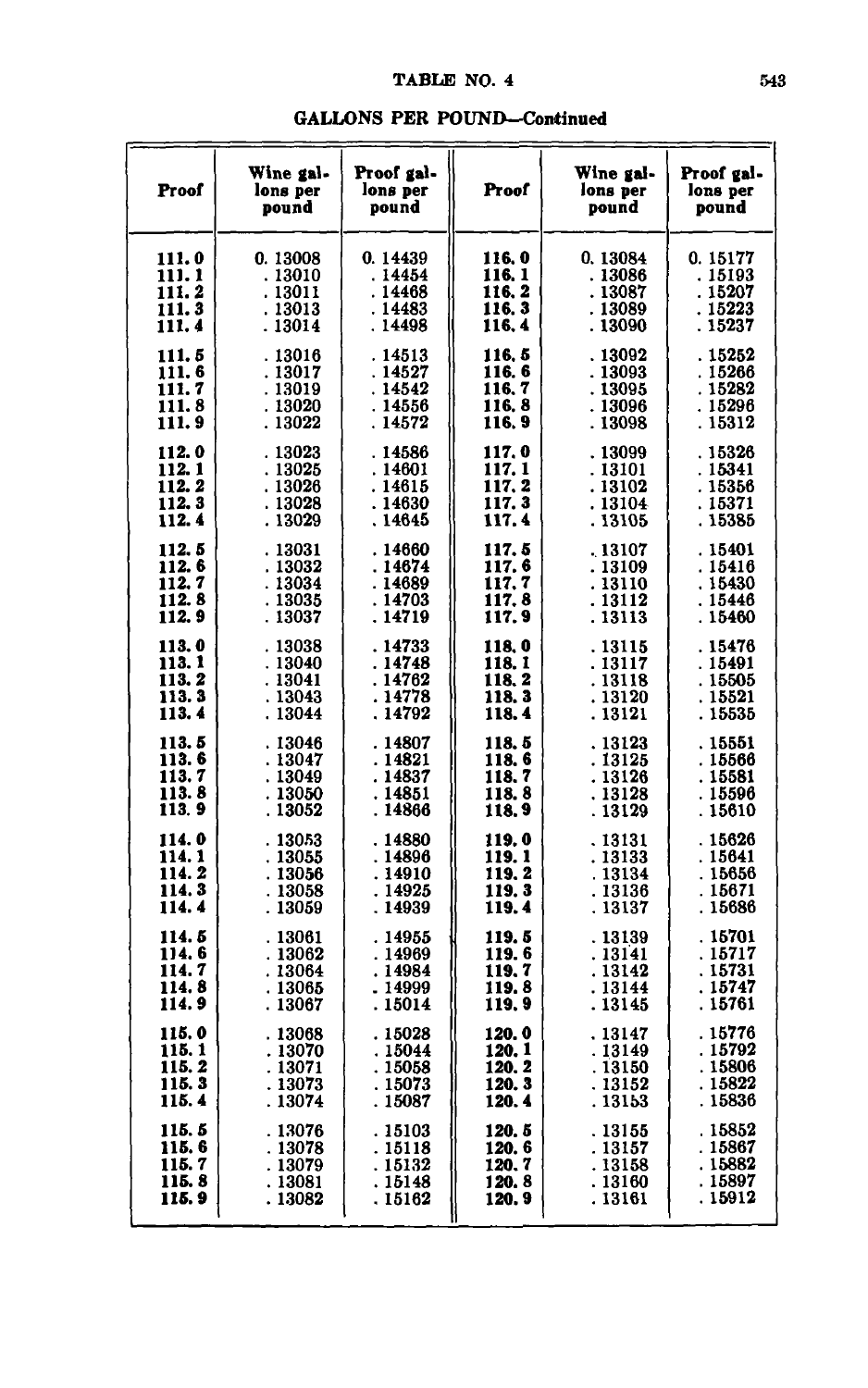| Proof  | Wine gal-<br>lons per<br>pound | Proof gal-<br>lons per<br>pound | Proof | Wine gal-<br>lons per<br>pound | Proof gal-<br>lons per<br>pound |
|--------|--------------------------------|---------------------------------|-------|--------------------------------|---------------------------------|
| 121.0  | 0.13163                        | 0.15927                         | 126.0 | 0.13245                        | 0.16689                         |
| 121.1  | . 13165                        | . 15943                         | 126.1 | .13247                         | . 16704                         |
| 121.2  | . 13166                        | . 15957                         | 126.2 | . 13248                        | . 16719                         |
| 121.3  | .13168                         | .15973                          | 126.3 | . 13250                        | .16735                          |
| 121.4  | . 13169                        | . 15987                         | 126.4 | . 13252                        | . 16751                         |
| 121.5  | . 13171                        | . 16003                         | 126.5 | .13254                         | . 16766                         |
| 121.6  | . 13173                        | . 16018                         | 126.6 | . 13255                        | . 16781                         |
| 121.7  | . 13174                        | .16033                          | 126.7 | .13257                         | . 16797                         |
| 121.8  | . 13176                        | . 16048                         | 126.8 | . 13259                        | .16812                          |
| 121.9  | . 13177                        | . 16063                         | 126.9 | . 13260                        | .16827                          |
| 122.0  | . 13179                        | .16078                          | 127.0 | . 13262                        | . 16843                         |
| 122.1  | . 13181                        | .16094                          | 127.1 | . 13264                        | . 16859                         |
| 122.2  | . 13182                        | .16108                          | 127.2 | . 13265                        | . 16873                         |
| 122.3  | . 13184                        | . 16124                         | 127.3 | . 13267                        | . 16889                         |
| 122.4  | . 13185                        | . 16138                         | 127.4 | . 13269                        | .16905                          |
| 122.5  | . 13187                        | .16154                          | 127.5 | . 13271                        | . 16921                         |
| 122.6  | .13189                         | . 16170                         | 127.6 | . 13272                        | . 16935                         |
| 122.7  | .13190                         | .16184                          | 127.7 | . 13274                        | .16951                          |
| 122.8  | . 13192                        | .16200                          | 127.8 | . 13276                        | . 16967                         |
| 122. 9 | . 13193                        | . 16214                         | 127.9 | . 13277                        | . 16981                         |
| 123.0  | . 13195                        | . 16230                         | 128.0 | . 13279                        | . 16997                         |
| 123.1  | .13197                         | . 16246                         | 128.1 | . 13281                        | . 17013                         |
| 123.2  | .13198                         | .16260                          | 128.2 | . 13282                        | . 17028                         |
| 123.3  | . 13200                        | . 16276                         | 128.3 | . 13284                        | . 17043                         |
| 123.4  | . 13202                        | . 16291                         | 128.4 | . 13286                        | . 17059                         |
| 123.5  | . 13204                        | . 16307                         | 128.5 | .13288                         | .17075                          |
| 123.6  | .13205                         | . 16321                         | 128.6 | . 13289                        | .17090                          |
| 123.7  | . 13207                        | .16337                          | 128.7 | . 13291                        | . 17106                         |
| 123.8  | .13209                         | .16353                          | 128.8 | .13293                         | . 17121                         |
| 123.9  | . 13210                        | . 16367                         | 128.9 | . 13294                        | . 17136                         |
| 124.0  | .13212                         | .16383                          | 129.0 | . 13296                        | . 17152                         |
| 124.1  | . 13214                        | .16399                          | 1.4.1 | . 13298                        | . 17168                         |
| 124.2  | .13215                         | . 16413                         | 129.2 | . 13299                        | . 17182                         |
| 124.3  | . 13217                        | .16429                          | 129.3 | . 13301                        | . 17198                         |
| 124.4  | . 13219                        | .16444                          | 129.4 | .13303                         | . 17214                         |
| 124.5  | . 13221                        | .16460                          | 129.5 | . 13305                        | .17230                          |
| 124.6  | . 13222                        | .16475                          | 129.6 | . 13306                        | . 17245                         |
| 124.7  | . 13224                        | .16490                          | 129.7 | . 13308                        | . 17260                         |
| 124.8  | . 13226                        | .16506                          | 129.8 | . 13310                        | .17276                          |
| 124.9  | . 13227                        | . 16521                         | 129.9 | . 13311                        | . 17291                         |
| 125.0  | .13229                         | .16536                          | 130.0 | . 13313                        | . 17307                         |
| 125.1  | . 13231                        | .16552                          | 130.1 | . 13315                        | . 17323                         |
| 125.2  | . 13232                        | . 16566                         | 130.2 | . 13317                        | . 17339                         |
| 125.3  | . 13234                        | .16582                          | 130.3 | . 13318                        | . 17353                         |
| 125.4  | . 13235                        | .16597                          | 130.4 | . 13320                        | . 17369                         |
| 125.5  | . 13237                        | .16612                          | 130.5 | . 13322                        | . 17385                         |
| 125.6  | . 13239                        | .16628                          | 130.6 | . 13324                        | . 17401                         |
| 125.7  | . 13240                        | . 16643                         | 130.7 | . 13326                        | . 17417                         |
| 125.8  | .13242                         | .16658                          | 130.8 | . 13327                        | . 17432                         |
| 125.9  | . 13243                        | .16673                          | 130.9 | . 13329                        | . 17448                         |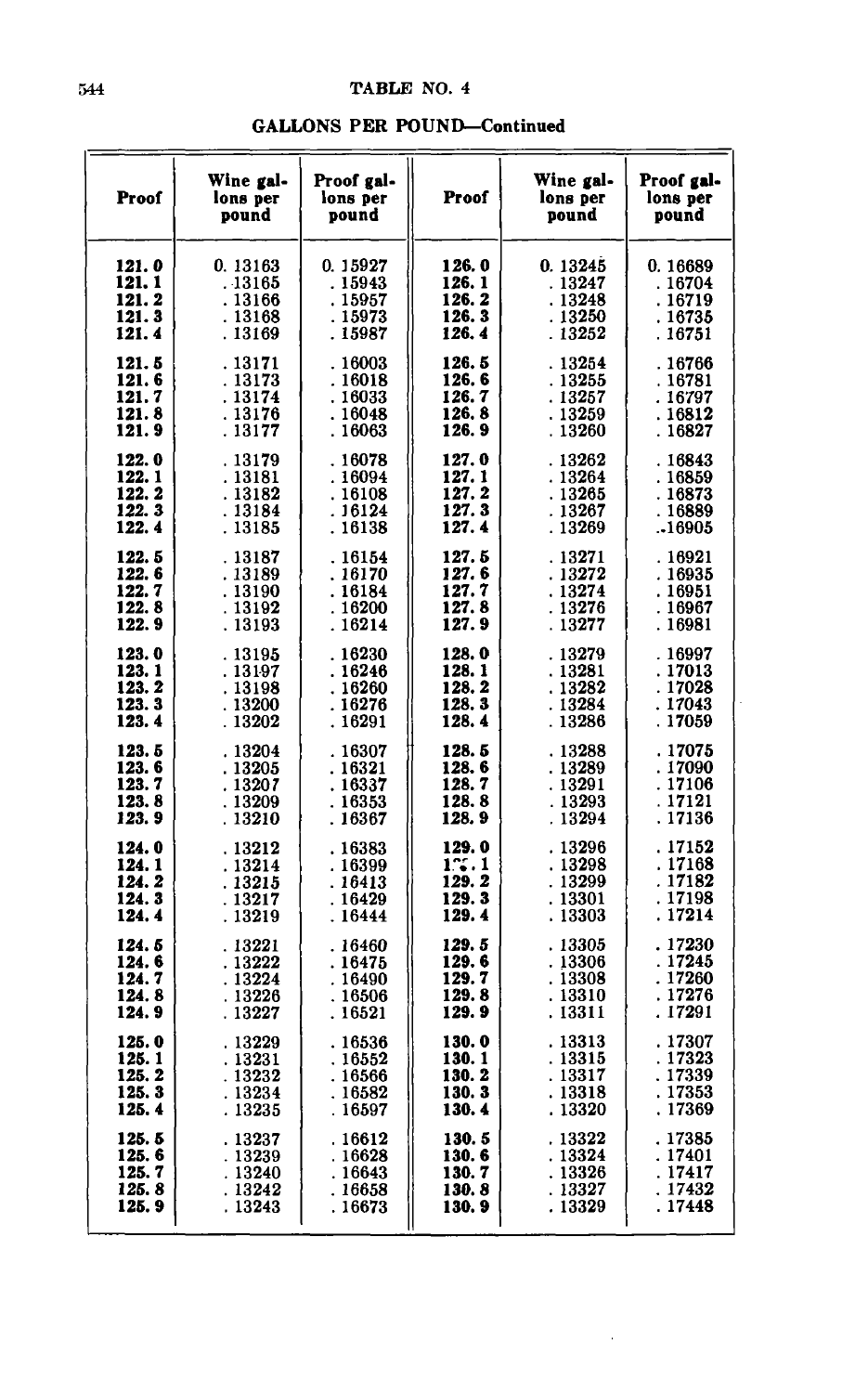| Proof  | Wine gal-<br>lons per<br>pound | Proof gal-<br>lons per<br>pound | Proof  | Wine gal-<br>lons per<br>pound | Proof gal-<br>lons per<br>pound |
|--------|--------------------------------|---------------------------------|--------|--------------------------------|---------------------------------|
| 131.0  | 0.13331                        | 0.17464                         | 136.0  | 0.13420                        | 0.18251                         |
| 131.1  | . 13333                        | .17480                          | 136.1  | .13422                         | . 18267                         |
| 131.2  | . 13334                        | . 17494                         | 136.2  | . 13424                        | .18283                          |
| 131.3  | . 13336                        | . 17510                         | 136.3  | . 13425                        | .18298                          |
| 131.4  | . 13338                        | . 17526                         | 136.4  | .13427                         | . 18314                         |
| 131.5  | . 13340                        | .17542                          | 136.5  | . 13429                        | . 18331                         |
| 131.6  | . 13341                        | $-17557$                        | 136.6  | .13431                         | . 18347                         |
| i31.7  | . 13343                        | . 17573                         | 136.7  | . 13433                        | .18363                          |
| 131.8  | . 13345                        | . 17589                         | 136.8  | . 13434                        | . 18378                         |
| 131.9  | . 13346                        | . 17603                         | 136.9  | . 13436                        | .18394                          |
| 132.0  | . 13348                        | . 17619                         | 137.0  | . 13438                        | .18410                          |
| 132.1  | . 13350                        | . 17635                         | 137.1  | . 13440                        | .18426                          |
| 132.2  | . 13352                        | . 17651                         | 137. 2 | . 13442                        | . 18442                         |
| 132.3  | . 13353                        | .17666                          | 137.3  | . 13443                        | .18457                          |
| 132.4  | . 13355                        | .17682                          | 137.4  | . 13445                        | . 18473                         |
| 132.5  | .13357                         | .17698                          | 137.5  | . 13447                        | .18490                          |
| 132.6  | .13359                         | . 17714                         | 137.6  | . 13449                        | . 18506                         |
| 132.7  | . 13361                        | . 17730                         | 137.7  | . 13451                        | . 18522                         |
| 132.8  | . 13362                        | . 17745                         | 137.8  | .13452                         | .18537                          |
| 132. 9 | . 13364                        | . 17761                         | 137.9  | . 13454                        | . 18553                         |
| 133.0  | . 13366                        | . 17777                         | 138.0  | . 13456                        | . 18569                         |
| 133.1  | .13368                         | . 17793                         | 138.1  | . 13458                        | . 18585                         |
| 133.2  | . 13370                        | . 17809                         | 138.2  | . 13460                        | . 18602                         |
| 133.3  | . 13371                        | . 17824                         | 138.3  | . 13462                        | . 18618                         |
| 133.4  | . 13373                        | . 17840                         | 138.4  | . 13464                        | . 18634                         |
| 133.5  | . 13375                        | .17856                          | 138.5  | .13466                         | . 18650                         |
| 133.6  | . 13377                        | . 17872                         | 138.6  | .13467                         | . 18665                         |
| 133.7  | . 13379                        | . 17888                         | 138.7  | .13469                         | . 18682                         |
| 133.8  | .13380                         | . 17902                         | 138.8  | . 13471                        | . 18698                         |
| 133.9  | . 13382                        | . 17918                         | 138.9  | . 13473                        | . 18714                         |
| 134.0  | .13384                         | .17935                          | 139.0  | . 13475                        | . 18730                         |
| 134.1  | .13386                         | . 17951                         | 139.1  | .13477                         | . 18747                         |
| 134.2  | .13388                         | .17967                          | 139.2  | . 13479                        | . 18763                         |
| 134.3  | .13389                         | . 17981                         | 139.3  | . 13481                        | . 18779                         |
| 134.4  | . 13391                        | . 17998                         | 139.4  | . 13483                        | . 18795                         |
| 134.5  | . 13393                        | .18014                          | 139.5  | .13485                         | . 18812                         |
| 134.6  | . 13395                        | .18030                          | 139.6  | . 13486                        | . 18826                         |
| 134.7  | . 13397                        | .18046                          | 139.7  | . 13488                        | . 18843                         |
| 134.8  | . 13398                        | .18061                          | 139.8  | . 13490                        | . 18859                         |
| 134.9  | . 13400                        | .18077                          | 139.9  | . 13492                        | . 18875                         |
| 135.0  | .13402                         | .18093                          | 140.0  | .13494                         | . 18892                         |
| 135.1  | . 13404                        | .18109                          | 140.1  | . 13496                        | . 18908                         |
| 135.2  | . 13406                        | . 18125                         | 140.2  | .13498                         | . 18924                         |
| 135.3  | .13407                         | . 18140                         | 140.3  | . 13499                        | . 18939                         |
| 135.4  | .13409                         | . 18156                         | 140.4  | . 13501                        | . 18955                         |
| 135.5  | . 13411                        | . 18172                         | 140.5  | .13503                         | . 18972                         |
| 135. 6 | . 13413                        | . 18188                         | 140.6  | . 13505                        | . 18988                         |
| 135.7  | . 13415                        | . 18204                         | 140.7  | . 13507                        | . 19004                         |
| 135.8  | . 13416                        | . 18219                         | 140.8  | . 13508                        | . 19019                         |
| 135.9  | . 13418                        | . 18235                         | 140.9  | . 13510                        | . 19036                         |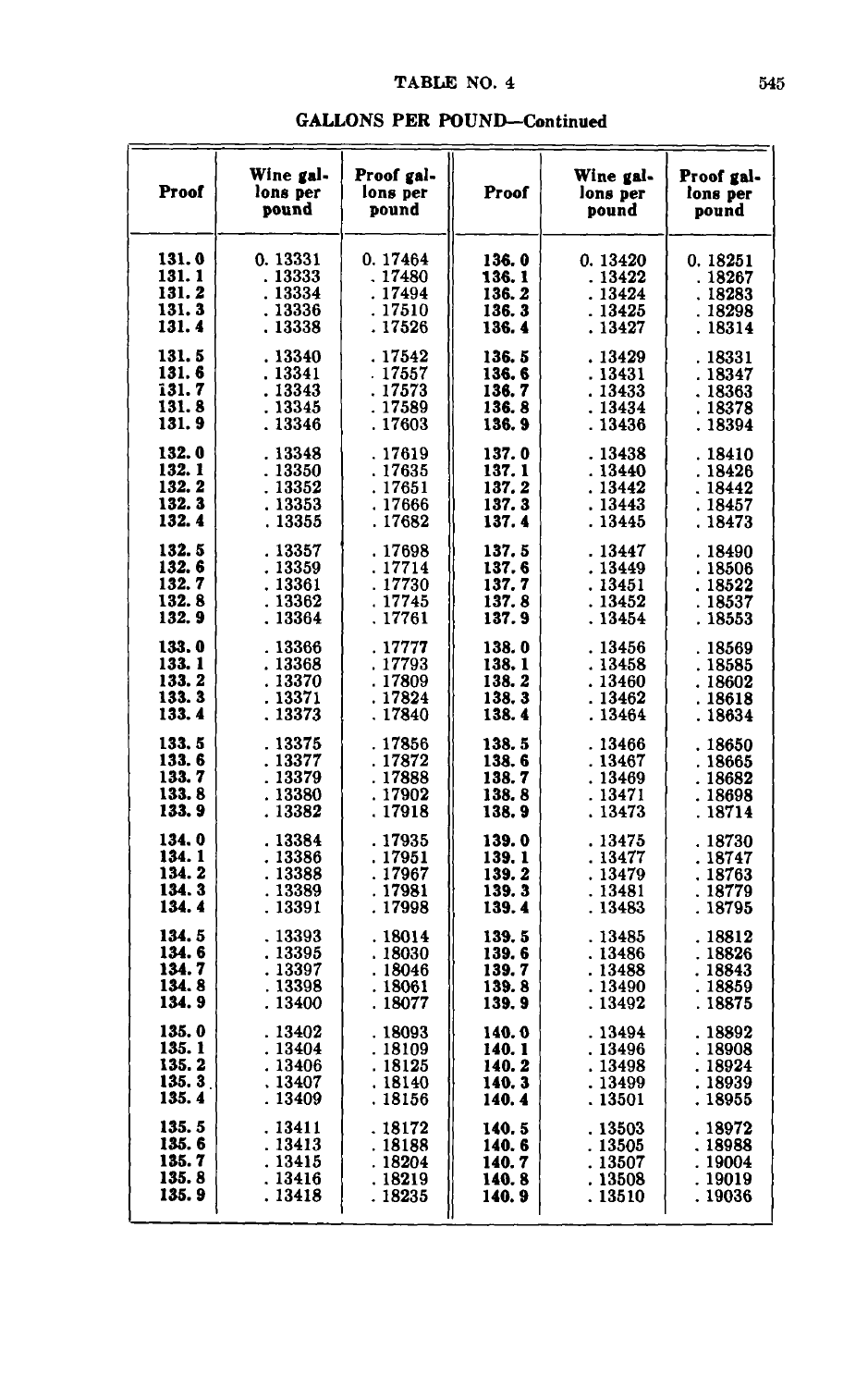| <b>GALLONS PER POUND-Continued</b> |  |
|------------------------------------|--|
|------------------------------------|--|

| Proof                                               | Wine gal-<br>lons per<br>pound                      | Proof gal-<br>lons per<br>pound                    | Proof                                      | Wine gal-<br>lons per<br>pound                      | Proof gal-<br>lons per<br>pound                 |
|-----------------------------------------------------|-----------------------------------------------------|----------------------------------------------------|--------------------------------------------|-----------------------------------------------------|-------------------------------------------------|
| 141.0                                               | 0.13512                                             | 0.19052                                            | 146.0                                      | 0.13609                                             | 0.19869                                         |
| 141.1                                               | . 13514                                             | .19068                                             | 146.1                                      | . 13611                                             | . 19886                                         |
| 141.2                                               | . 13516                                             | . 19085                                            | 146.2                                      | .13613                                              | . 19902                                         |
| 141.3                                               | . 13518                                             | . 19101                                            | 146.3                                      | .13615                                              | . 19919                                         |
| 141.4                                               | . 13520                                             | . 19117                                            | 146.4                                      | . 13617                                             | . 19935                                         |
| 141.5                                               | . 13522                                             | . 19134                                            | 146.5                                      | . 13619                                             | . 19952                                         |
| 141.6                                               | . 13523                                             | . 19149                                            | 146.6                                      | .12621                                              | . 19968                                         |
| 141.7                                               | . 13525                                             | . 19165                                            | 146. 7                                     | . 13623                                             | . 19985                                         |
| 141.8                                               | . 13527                                             | . 19181                                            | 146.8                                      | . 13625                                             | . 20002                                         |
| 141.9                                               | . 13529                                             | . 19198                                            | 146.9                                      | . 13627                                             | . 20018                                         |
| 142.0                                               | . 13531                                             | . 19214                                            | 147.0                                      | .13629                                              | 20035                                           |
| 142.1                                               | . 13533                                             | . 19230                                            | 147. 1                                     | . 13631                                             | . 20051                                         |
| 142. 2                                              | . 13535                                             | . 19247                                            | 147.2                                      | .13633                                              | . 20068                                         |
| 142.3                                               | . 13537                                             | .19263                                             | 147.3                                      | . 13635                                             | . 20084                                         |
| 142.4                                               | . 13539                                             | .19280                                             | 147.4                                      | . 13637                                             | . 20101                                         |
| 142.5                                               | . 13541                                             | . 19296                                            | 147.5                                      | .13639                                              | 20118                                           |
| 142. 6                                              | . 13542                                             | . 19311                                            | 147.6                                      | . 13641                                             | 20134                                           |
| 142.7                                               | . 13544                                             | . 19327                                            | 147.7                                      | . 13643                                             | 20151                                           |
| 142.8                                               | .13546                                              | . 19344                                            | 147. 8                                     | .13645                                              | . 20167                                         |
| 142.9                                               | . 13548                                             | . 19360                                            | 147.9                                      | . 13647                                             | . 20184                                         |
| 143.0                                               | . 13550                                             | . 19377                                            | 148.0                                      | .13649                                              | . 20201                                         |
| 143.1                                               | . 13552                                             | . 19393                                            | 148.1                                      | .13651                                              | . 20217                                         |
| 143.2                                               | . 13554                                             | . 19409                                            | 148. 2                                     | . 13653                                             | 20234                                           |
| 143.3                                               | . 13556                                             | .19426                                             | 148.3                                      | . 13655                                             | 20250                                           |
| 143.4                                               | .13558                                              | . 19442                                            | 148.4                                      | . 13657                                             | . 20267                                         |
| 143.5<br>143.6<br>143.7<br>143.8<br>143.9<br>144.0  | . 13560<br>. 13562<br>. 13564<br>.13566<br>. 13568  | .19459<br>. 19475<br>. 19491<br>. 19508<br>. 19524 | 148.5<br>148.6<br>148.7<br>148.8<br>148. 9 | .13659<br>. 13661<br>.13663<br>. 13665<br>. 13667   | . 20284<br>20300<br>20317<br>. 20334<br>. 20350 |
| 144.1                                               | .13570                                              | . 19541                                            | 149.0                                      | .13669                                              | 20367                                           |
| 144. 2                                              | . 13572                                             | . 19557                                            | 149.1                                      | . 13671                                             | 20383                                           |
| 144. 3                                              | . 13574                                             | . 19574                                            | 149.2                                      | . 13673                                             | . 20400                                         |
| 144.4                                               | . 13576                                             | . 19590                                            | 149.3                                      | . 13675                                             | 20417                                           |
| 144.5                                               | . 13578                                             | . 19607                                            | 149.4                                      | . 13677                                             | . 20433                                         |
| 144.6<br>144. 7<br>144.8<br>144. 9                  | .13580<br>. 13581<br>. 13583<br>. 13585<br>. 13587  | .19623<br>.19638<br>.19655<br>. 19671<br>. 19688   | 149.5<br>149.6<br>149.7<br>149.8<br>149.9  | . 13679<br>. 13681<br>.13683<br>.13685<br>. 13687   | . 20450<br>. 20467<br>20483<br>20500<br>. 20517 |
| 145.0<br>145.1<br>145.2<br>145.3<br>145. 4<br>145.5 | . 13589<br>. 13591<br>.13593<br>. 13595<br>. 13597  | . 19704<br>. 19721<br>.19737<br>. 19754<br>. 19770 | 150.0<br>150.1<br>150.2<br>150.3<br>150.4  | . 13689<br>. 13691<br>. 13693<br>.13695<br>. 13697  | . 20534<br>20550<br>20567<br>. 20584<br>. 20600 |
| 145.6<br>145.7<br>145.8<br>145.9                    | . 13599<br>. 13601<br>. 13603<br>. 13605<br>. 13607 | . 19787<br>.19803<br>. 19820<br>. 19836<br>. 19853 | 150.5<br>150.6<br>150.7<br>150.8<br>150. 9 | . 13700<br>. 13702<br>. 13704<br>. 13706<br>. 13708 | 20619<br>20635<br>. 20652<br>. 20669<br>. 20685 |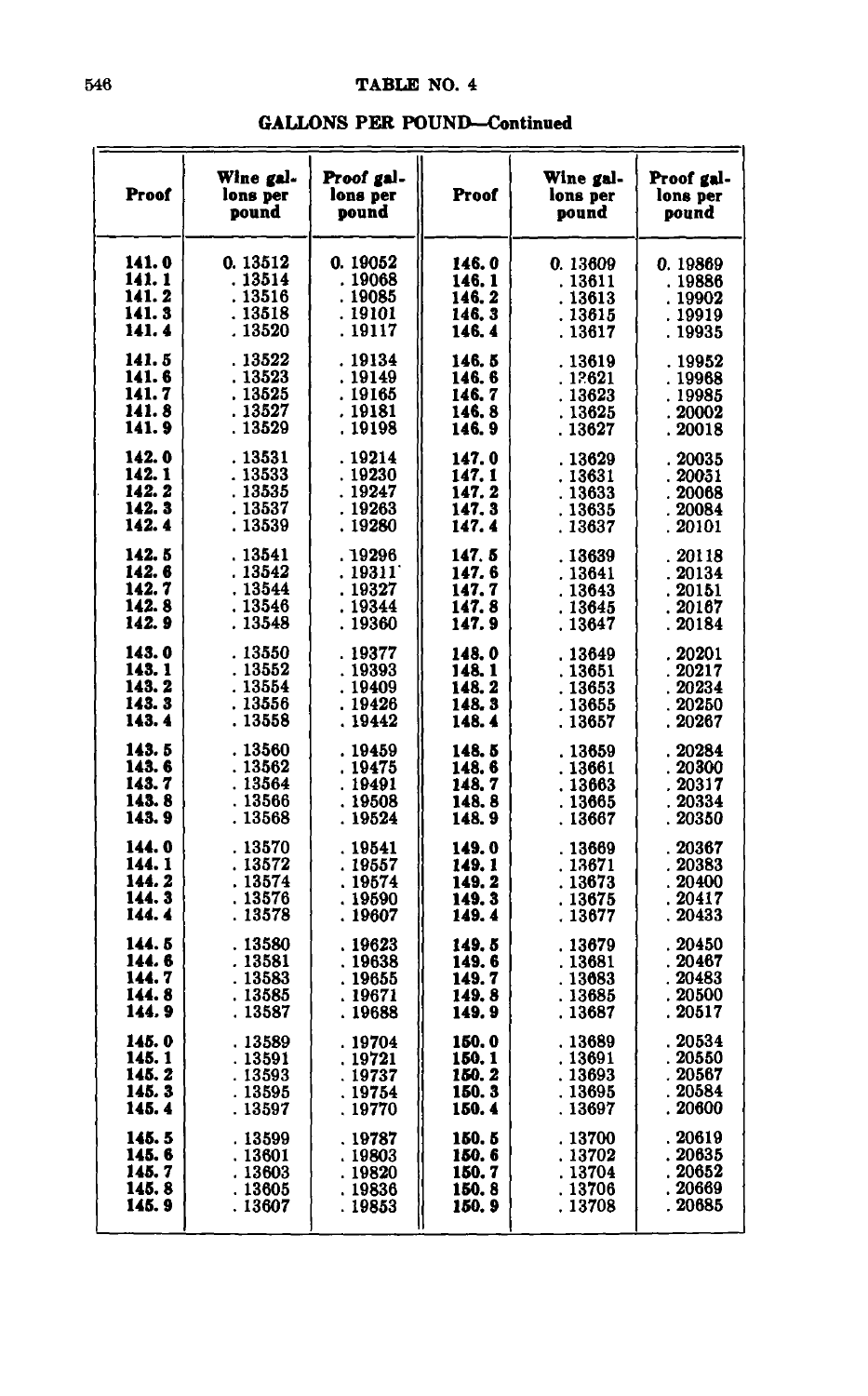#### **GALLONS PER POUND-Continued**

 $\overline{a}$ 

| Proof  | Wine gal-<br>lons per<br>pound | Proof gal-<br>lons per<br>pound | Proof  | Wine gal-<br>lons per<br>pound | Proof gal-<br>lons per<br>pound |
|--------|--------------------------------|---------------------------------|--------|--------------------------------|---------------------------------|
| 151.0  | 0.13710                        | 0.20702                         | 156.0  | 0.13815                        | 0.21551                         |
| 151.1  | . 13712                        | .20719                          | 156.1  | .13817                         | . 21568                         |
| 151.2  | . 13714                        | 20736                           | 156. 2 | . 13819                        | . 21585                         |
| 151.3  | . 13716                        | 20752                           | 156.3  | . 13822                        | . 21604                         |
| 151.4  | . 13718                        | . 20769                         | 156.4  | . 13824                        | . 21621                         |
| 151.5  | . 13721                        | 20787                           | 156.5  | . 13826                        | . 21638                         |
| 151.6  | . 13723                        | 20804                           | 156. 6 | . 13828                        | 21655                           |
| 151.7  | . 13725                        | 20821                           | 156.7  | . 13830                        | .21672                          |
| 151.8  | . 13727                        | .20838                          | 156.8  | .13833                         | . 21690                         |
| 151. 9 | . 13729                        | . 20854                         | 156.9  | . 13835                        | . 21707                         |
| 152.0  | . 13731                        | . 20871                         | 157.0  | .13837                         | . 21724                         |
| 152.1  | .13733                         | .20888                          | 157.1  | .13839                         | . 21741                         |
| 152.2  | . 13735                        | .20905                          | 157.2  | . 13841                        | .21758                          |
| 152.3  | . 13737                        | 20921                           | 157.3  | . 13844                        | . 21777                         |
| 152.4  | .13739                         | .20938                          | 157.4  | . 13846                        | . 21794                         |
| 152.5  | . 13741                        | 20955                           | 157.5  | .13848                         | . 21811                         |
| 152.6  | . 13743                        | .20972                          | 157.6  | .13850                         | .21828                          |
| 152.7  | . 13745                        | . 20989                         | 157.7  | . 13852                        | . 21845                         |
| 152.8  | . 13747                        | . 21005                         | 157.8  | .13855                         | . 21863                         |
| 152.9  | . 13749                        | . 21022                         | 157.9  | . 13857                        | . 21880                         |
| 153.0  | . 13751                        | . 21039                         | 158.0  | . 13859                        | . 21897                         |
| 153.1  | .13753                         | .21056                          | 158.1  | . 13861                        | . 21914                         |
| 153.2  | . 13755                        | .21073                          | 158.2  | .13863                         | . 21931                         |
| 153.3  | . 13757                        | .21089                          | 158.3  | . 13866                        | . 21950                         |
| 153.4  | .13759                         | . 21106                         | 158.4  | . 13868                        | . 21967                         |
| 153.5  | .13762                         | .21125                          | 158.5  | .13870                         | . 21984                         |
| 153.6  | .13764                         | . 21142                         | 158.6  | .13872                         | . 22001                         |
| 153.7  | . 13766                        | . 21158                         | 158.7  | . 13874                        | 22018                           |
| 153.8  | .13768                         | .21175                          | 158.8  | .13877                         | .~22037                         |
| 153.9  | . 13770                        | . 21192                         | 158.9  | . 13879                        | . 22054                         |
| 154.0  | . 13772                        | . 21209                         | 159.0  | . 13881                        | 22071                           |
| 154. 1 | . 13774                        | .21226                          | 159.1  | .13883                         | 22088                           |
| 154.2  | .13776                         | .21243                          | 159.2  | .13885                         | .22105                          |
| 154.3  | .13779                         | .21261                          | 159.3  | .13888                         | . 22124                         |
| 154.4  | . 13781                        | . 21278                         | 159.4  | . 13890                        | . 22141                         |
| 154.5  | . 13783                        | .21295                          | 159.5  | . 13892                        | . 22158                         |
| 154.6  | .13785                         | .21312                          | 159.6  | .13894                         | . 22175                         |
| 154.7  | . 13787                        | . 21328                         | 159.7  | . 13896                        | . 22192                         |
| 154.8  | . 13790                        | . 21347                         | 159. 8 | . 13899                        | 22211                           |
| 154.9  | . 13792                        | . 21364                         | 159.9  | . 13901                        | . 22228                         |
| 155.0  | . 13794                        | . 21381                         | 160.0  | .13903                         | 22245                           |
| 155.1  | . 13796                        | .21398                          | 160.1  | .13905                         | . 22262                         |
| 155.2  | . 13798                        | .21414                          | 160. 2 | . 13908                        | . 22281                         |
| 155.3  | .13800                         | .21431                          | 160.3  | .13910                         | 22298                           |
| 155.4  | . 13802                        | . 21448                         | 160.4  | . 13912                        | . 22315                         |
| 155.5  | . 13805                        | . 21467                         | 160.5  | .13915                         | 22334                           |
| 155.6  | . 13807                        | . 21484                         | 160.6  | . 13917                        | . 22351                         |
| 155.7  | . 13809                        | .21501                          | 160.7  | .13919                         | 22368                           |
| 155.8  | . 13811                        | . 21518                         | 160.8  | . 13921                        | . 22385                         |
| 155.9  | . 13813                        | . 21534                         | 160. 9 | . 13924                        | . 22404                         |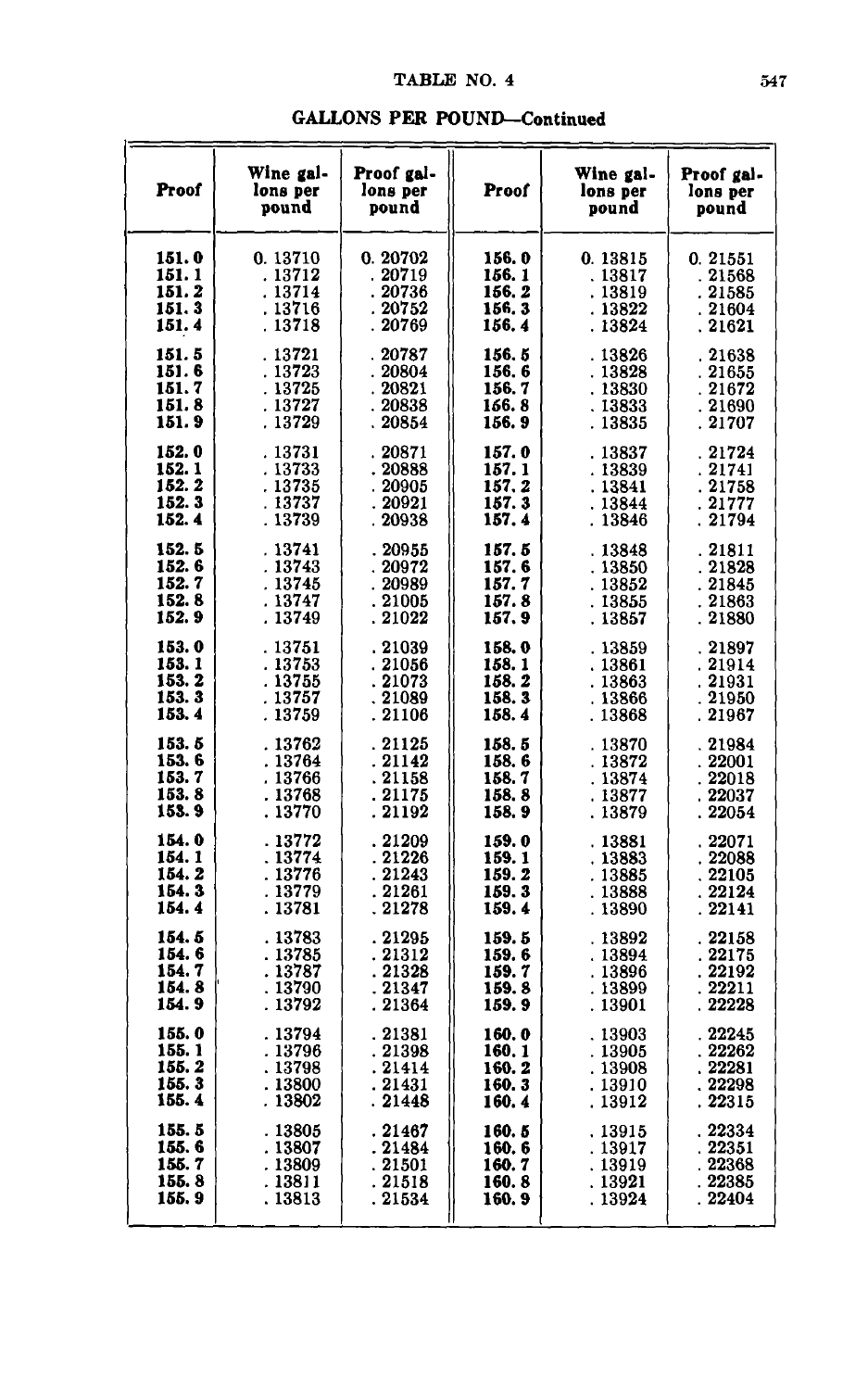| <b>GALLONS PER POUND-Continued</b> |  |  |  |  |  |  |  |  |  |  |  |  |  |  |  |  |
|------------------------------------|--|--|--|--|--|--|--|--|--|--|--|--|--|--|--|--|
|------------------------------------|--|--|--|--|--|--|--|--|--|--|--|--|--|--|--|--|

| Proof                                         | Wine gal-<br>lons per<br>pound                      | Proof gal-<br>lons per<br>pound                    | Proof                                     | Wine gal-<br>lons per<br>pound                      | Proof gal-<br>lons per<br>pound                                         |
|-----------------------------------------------|-----------------------------------------------------|----------------------------------------------------|-------------------------------------------|-----------------------------------------------------|-------------------------------------------------------------------------|
| 161.0                                         | 0.13926                                             | 0.22421                                            | 166.0                                     | 0.14041                                             | 0.23308                                                                 |
| 161.1                                         | . 13928                                             | . 22438                                            | 166.1                                     | . 14043                                             | . 23325                                                                 |
| 161.2                                         | . 13930                                             | . 22455                                            | 166.2                                     | . 14046                                             | . 23344                                                                 |
| 161.3                                         | . 13933                                             | . 22474                                            | 166.3                                     | . 14048                                             | . 23362                                                                 |
| 161.4                                         | . 13935                                             | . 22491                                            | 166.4                                     | . 14051                                             | . 23381                                                                 |
| 161.5                                         | . 13937                                             | .22508                                             | 166. 5                                    | . 14053                                             | . 23398                                                                 |
| 161.6                                         | . 13939                                             | . 22525                                            | 166.6                                     | . 14055                                             | . 23416                                                                 |
| 161.7                                         | . 13941                                             | . 22543                                            | 166. 7                                    | . 14058                                             | . 23435                                                                 |
| 161. 8                                        | . 13944                                             | . 22561                                            | 166.8                                     | . 14060                                             | . 23452                                                                 |
| 161. 9                                        | . 13946                                             | . 22579                                            | 166.9                                     | . 14063                                             | . 23471                                                                 |
| 162.0                                         | .13948                                              | .22596                                             | 167.0                                     | . 14065                                             | . 23489                                                                 |
| 162. 1                                        | . 13950                                             | . 22613                                            | 167.1                                     | . 14067                                             | .23506                                                                  |
| 162. 2                                        | . 13953                                             | . 22632                                            | 167.2                                     | . 14070                                             | . 23525                                                                 |
| 162.3                                         | . 13955                                             | . 22649                                            | 167.3                                     | . 14072                                             | - 23542                                                                 |
| 162. 4                                        | . 13957                                             | . 22666                                            | 167.4                                     | . 14075                                             | .23562                                                                  |
| 162.5                                         | .13960                                              | .22685                                             | 167.5                                     | . 14077                                             | . 23579                                                                 |
| 162.6                                         | . 13962                                             | . 22702                                            | 167.6                                     | .14079                                              | . 23596                                                                 |
| 162.7                                         | .13964                                              | . 22719                                            | 167.7                                     | . 14082                                             | . 23616                                                                 |
| 162.8                                         | . 13966                                             | . 22737                                            | 167.8                                     | . 14084                                             | . 23633                                                                 |
| 162.9                                         | .13969                                              | . 22756                                            | 167.9                                     | . 14087                                             | . 23652                                                                 |
| 163.0                                         | . 13971                                             | . 22773                                            | 168.0                                     | . 14089                                             | . 23670                                                                 |
| 163. 1                                        | . 13973                                             | . 22790                                            | 168.1                                     | .14092                                              | .23689                                                                  |
| 163. 2                                        | . 13976                                             | . 22809                                            | 168.2                                     | . 14094                                             | . 23706                                                                 |
| 163.3                                         | . 13978                                             | . 22826                                            | 168.3                                     | . 14097                                             | . 23725                                                                 |
| 163.4                                         | .13980                                              | . 22843                                            | 168.4                                     | .14099                                              | . 23743                                                                 |
| 163.5                                         | . 13983                                             | . 22862                                            | 168.5                                     | . 14102                                             | 23762                                                                   |
| 163.6                                         | .13985                                              | . 22879                                            | 168.6                                     | . 14104                                             | . 23779                                                                 |
| 163.7                                         | .13987                                              | . 22897                                            | 168.7                                     | . 14107                                             | 23799                                                                   |
| 163.8                                         | . 13989                                             | . 22914                                            | 168.8                                     | .14109                                              | .23816                                                                  |
| 163.9                                         | . 13992                                             | . 22933                                            | 168.9                                     | . 14112                                             | . 23835                                                                 |
| 164.0                                         | . 13994                                             | 22950                                              | 169.0                                     | . 14114                                             | 23853                                                                   |
| 164. 1                                        | .13996                                              | . 22967                                            | 169.1                                     | . 14116                                             | 23870                                                                   |
| 164. 2                                        | .13999                                              | . 22986                                            | 169.2                                     | .14119                                              | . 23889                                                                 |
| 164.3                                         | . 14001                                             | . 23004                                            | 169.3                                     | . 14121                                             | . 23907                                                                 |
| 164.4                                         | . 14004                                             | . 23023                                            | 169.4                                     | . 14124                                             | . 23926                                                                 |
| 164.5<br>164. 6<br>164. 7<br>164. 8<br>164. 9 | . 14006<br>. 14008<br>. 14011<br>. 14013<br>. 14016 | . 23040<br>.23057<br>. 23076<br>. 23093<br>. 23112 | 169.5<br>169.6<br>169.7<br>169.8<br>169.9 | . 14126<br>. 14128<br>. 14131<br>. 14133<br>. 14136 | 23944<br>. 23961<br>23980<br>$\ddot{\phantom{0}}$<br>. 23998<br>. 24017 |
| 165.0                                         | . 14018                                             | . 23130                                            | 170.0                                     | .14138                                              | 24035                                                                   |
| 165. 1                                        | . 14020                                             | . 23147                                            | 170. 1                                    | . 14141                                             | . 24054                                                                 |
| 165. 2                                        | . 14023                                             | 23166                                              | 170. 2                                    | .14143                                              | 24071                                                                   |
| 165.3                                         | . 14025                                             | . 23183                                            | 170.3                                     | .14146                                              | .24091                                                                  |
| 165. 4                                        | . 14027                                             | . 23201                                            | 170.4                                     | . 14148                                             | . 24108                                                                 |
| 165.5                                         | . 14030                                             | .23220                                             | 170.5                                     | . 14151                                             | . 24127                                                                 |
| 165. 6                                        | . 14032                                             | . 23237                                            | 170.6                                     | . 14153                                             | .24145                                                                  |
| 165.7                                         | .14034                                              | . 23254                                            | 170. 7                                    | . 14156                                             | . 24164                                                                 |
| 165.8                                         | . 14036                                             | . 23272                                            | 170.8                                     | . 14158                                             | . 24182                                                                 |
| 165. 9                                        | . 14039                                             | . 23291                                            | 170.9                                     | . 14161                                             | . 24201                                                                 |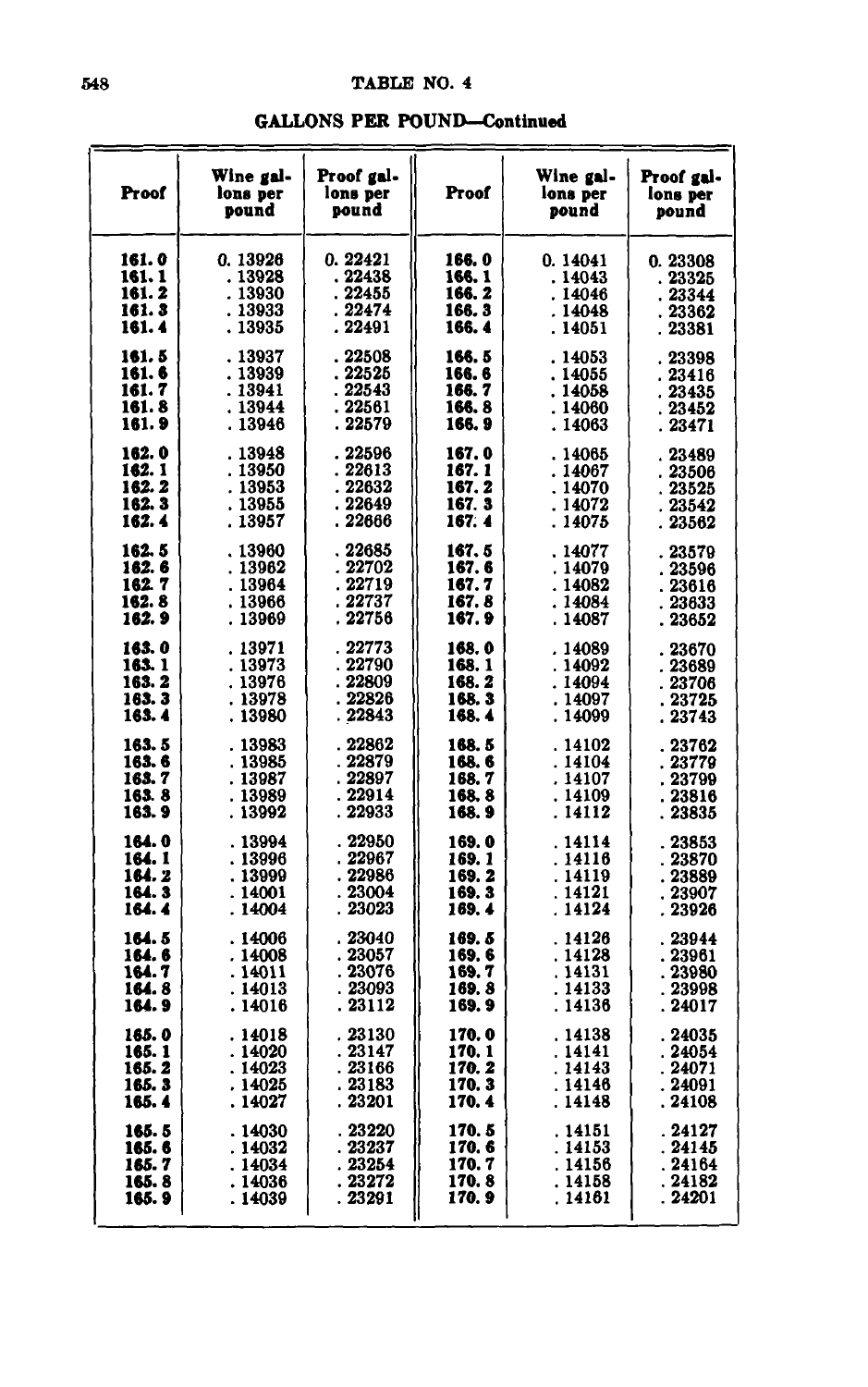## *TABLHI* **NO. 4**

| Proof | Wine gal-<br>lons per<br>pound | Proof gal-<br>lons per<br>pound | Proof  | Wine gal-<br>lons per<br>pound | Proof gal-<br>lons per<br>pound |
|-------|--------------------------------|---------------------------------|--------|--------------------------------|---------------------------------|
| 171.0 | 0.14163                        | 0.24219                         | 176.0  | 0.14293                        | 0.25156                         |
| 171.1 | . 14166                        | . 24238                         | 176.1  | . 14296                        | . 25175                         |
| 171.2 | .14168                         | .24256                          | 176.2  | .14298                         | .25193                          |
| 171.3 | . 14171                        | .24275                          | 176.3  | . 14301                        | .25213                          |
| 171.4 | . 14173                        | .24293                          | 176.4  | . 14304                        | . 25232                         |
| 171.5 | . 14176                        | .24312                          | 176.5  | .14307                         | .25252                          |
| 171.6 | . 14179                        | .24331                          | 176.6  | .14309                         | .25270                          |
| 171.7 | . 14181                        | .24349                          | 176.7  | .14312                         | . 25289                         |
| 171.8 | . 14184                        | .24368                          | 176.8  | . 14315                        | .25309                          |
| 171.9 | . 14186                        | . 24386                         | 176.9  | . 14317                        | .25327                          |
| 172.0 | . 14189                        | .24405                          | 177.0  | . 14320                        | . 25346                         |
| 172.1 | . 14192                        | .24424                          | 177.1  | . 14323                        | . 25366                         |
| 172.2 | . 14194                        | .24442                          | 177.2  | . 14326                        | . 25386                         |
| 172.3 | .14197                         | . 24461                         | 177.3  | .14328                         | . 25404                         |
| 172.4 | . 14199                        | . 24479                         | 177.4  | .14331                         | . 25423                         |
| 172.5 | .14202                         | . 24498                         | 177.5  | . 14334                        | 25443                           |
| 172.6 | .14205                         | .24518                          | 177.6  | .14337                         | .25463                          |
| 172.7 | . 14207                        | . 24535                         | 177.7  | . 14340                        | . 25482                         |
| 172.8 | . 14210                        | . 24555                         | 177.8  | . 14342                        | . 25500                         |
| 172.9 | . 14212                        | . 24573                         | 177.9  | . 14345                        | . 25520                         |
| 173.0 | . 14215                        | .24592                          | 178.0  | . 14348                        | .25539                          |
| 173.1 | . 14218                        | .24611                          | 178.1  | . 14351                        | .25559                          |
| 173.2 | . 14220                        | .24629                          | 178.2  | . 14354                        | . 25579                         |
| 173.3 | . 14223                        | .24648                          | 178.3  | .14356                         | . 25597                         |
| 173.4 | . 14225                        | . 24666                         | 178.4  | . 14359                        | . 25616                         |
| 173.5 | .14228                         | .24686                          | 178.5  | .14362                         | .25636                          |
| 173.6 | . 14231                        | . 24705                         | 178.6  | .14365                         | . 25656                         |
| 173.7 | . 15233                        | . 24723                         | 178.7  | .14368                         | .25676                          |
| 173.8 | . 14236                        | . 24742                         | 178.8  | . 14370                        | .25694                          |
| 173.9 | . 14238                        | .24760                          | 178.9  | . 14373                        | . 25713                         |
| 174.0 | .14241                         | .24779                          | 179.0  | .14376                         | 25733                           |
| 174.1 | .14244                         | .24799                          | 179.1  | .14379                         | .25753                          |
| 174.2 | . 14246                        | . 24817                         | 179.2  | .14382                         | . 25773                         |
| 174.3 | . 14249                        | . 24836                         | 179.3  | .14384                         | . 25791                         |
| 174.4 | . 14251                        | .24854                          | 179.4  | .14387                         | . 25810                         |
| 174.5 | .14254                         | . 24873                         | 179.5  | .14390                         | .25830                          |
| 174.6 | . 14257                        | .24893                          | 179.6  | .14393                         | . 25850                         |
| 174.7 | . 14259                        | .24910                          | 179.7  | .14396                         | . 25870                         |
| 174.8 | .14262                         | .24930                          | 179.8  | .14398                         | . 25888                         |
| 174.9 | . 14264                        | .24948                          | 179.9  | . 14401                        | . 25907                         |
| 175.0 | .14267                         | . 24967                         | 180.0  | . 14404                        | . 25927                         |
| 175.1 | . 14270                        | . 24987                         | 180.1  | . 14407                        | . 25947                         |
| 175.2 | . 14272                        | .25005                          | 180.2  | . 14410                        | . 25967                         |
| 175.3 | . 14275                        | . 25024                         | 180.3  | . 14413                        | . 25987                         |
| 175.4 | . 14277                        | . 25042                         | 180.4  | . 14416                        | . 26006                         |
| 175.5 | . 14280                        | . 25061                         | 180.5  | . 14419                        | .26026                          |
| 175.6 | .14283                         | . 25081                         | 180.6  | .14421                         | . 26044                         |
| 175.7 | . 14285                        | . 25099                         | 180. 7 | . 14424                        | .26064                          |
| 175.8 | .14288                         | . 25118                         | 180.8  | . 14427                        | . 26084                         |
| 175.9 | . 14290                        | . 25136                         | 180.9  | . 14430                        | . 26104                         |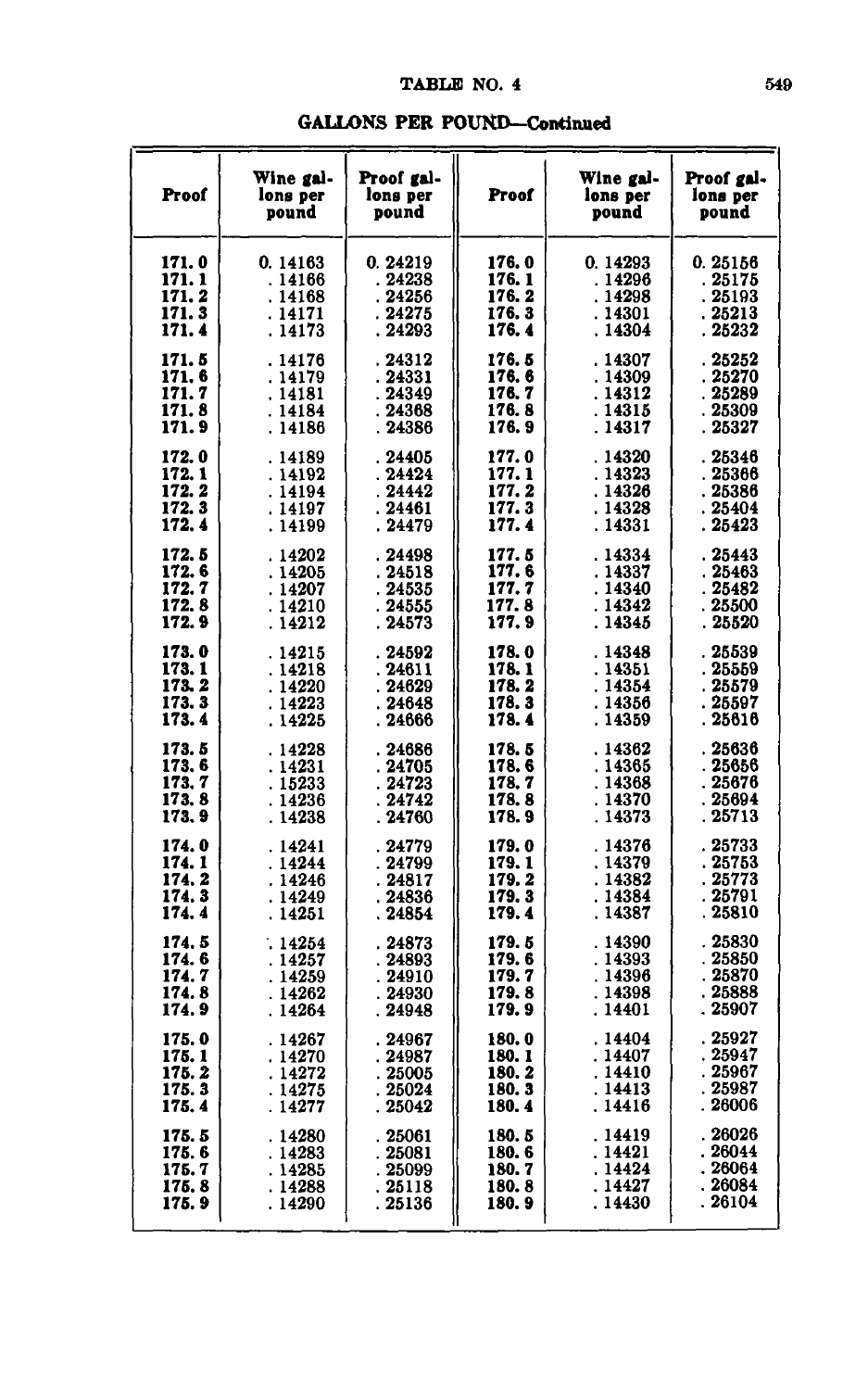**GALLONS PER POUND-Continued** 

| Proof  | Wine gal-<br>lons per<br>pound | Proof gal-<br>lons per<br>pound | Proof  | Wine gal-<br>lons per<br>pound | Proof gal-<br>lons per<br>pound |
|--------|--------------------------------|---------------------------------|--------|--------------------------------|---------------------------------|
| 181.0  | 0.14433                        | 0.26124                         | 186.0  | 0.14584                        | 0.27126                         |
| 181.1  | .14436                         | . 26144                         | 186. 1 | . 14587                        | .27146                          |
| 181.2  | . 14439                        | . 26163                         | 186. 2 | . 14591                        | . 27168                         |
| 181.3  | .14442                         | 26183                           | 186.3  | . 14594                        | . 27189                         |
| 181.4  | . 14445                        | . 26203                         | 186.4  | . 14597                        | . 27209                         |
| 181.5  | .14448                         | .26223                          | 186.5  | .14601                         | . 27231                         |
| 181.6  | .14450                         | . 26241                         | 186.6  | .14604                         | . 27251                         |
| 181.7  | .14453                         | .26261                          | 186.7  | . 14607                        | . 27271                         |
| 181.8  | .14456                         | . 26281                         | 186.8  | . 14610                        | . 27291                         |
| 181.9  | . 14459                        | . 26301                         | 186.9  | . 14614                        | . 27314                         |
| 182.0  | . 14462                        | . 26321                         | 187.0  | .14617                         | .27334                          |
| 182.1  | .14465                         | .26341                          | 187.1  | .14620                         | . 27354                         |
| 182.2  | . 14468                        | . 26361                         | 187.2  | . 14624                        | . 27376                         |
| 182. 3 | . 14471                        | . 26381                         | 187.3  | . 14627                        | . 27396                         |
| 182.4  | . 14474                        | . 26401                         | 187.4  | . 14630                        | . 27417                         |
| 182.5  | . 14477                        | .26421                          | 187.5  | .14634                         | .27439                          |
| 182.6  | . 14479                        | .26439                          | 187.6  | . 14637                        | .27459                          |
| 182.7  | . 14482                        | .26459                          | 187.7  | . 14640                        | . 27479                         |
| 182.8  | . 14485                        | . 26479                         | 187.8  | . 14643                        | . 27500                         |
| 182.9  | . 14488                        | . 26499                         | 187.9  | . 14647                        | . 27522                         |
| 183.0  | . 14491                        | .26519                          | 188.0  | .14650                         | .27542                          |
| 183.1  | .14494                         | .26539                          | 188.1  | . 14653                        | .27562                          |
| 183.2  | . 14497                        | .26559                          | 188.2  | . 14657                        | . 27584                         |
| 183.3  | . 14500                        | . 26579                         | 188.3  | . 14660                        | . 27605                         |
| 183.4  | . 14503                        | .26599                          | 188.4  | . 14663                        | .27625                          |
| 183.5  | . 14507                        | .26620                          | 188.5  | . 14667                        | . 27647                         |
| 183.6  | . 14510                        | . 26640                         | 188.6  | . 14670                        | . 27668                         |
| 183.7  | . 14513                        | .26660                          | 188.7  | . 14673                        | . 27688                         |
| 183.8  | . 14516                        | .26680                          | 188.8  | . 14676                        | .27708                          |
| 183.9  | . 14519                        | . 26700                         | 188.9  | . 14680                        | . 27731                         |
| 184.0  | . 14522                        | .26720                          | 189.0  | .14683                         | . 27751                         |
| 184.1  | . 14525                        | .26741                          | 189.1  | . 14687                        | .27773                          |
| 184.2  | . 14528                        | .26761                          | 189. 2 | . 14690                        | .27793                          |
| 184.3  | . 14531                        | .26781                          | 189.3  | . 14694                        | . 27816                         |
| 184.4  | . 14534                        | . 26801                         | 189.4  | . 14697                        | . 27836                         |
| 184.5  | . 14538                        | . 26823                         | 189.5  | . 14701                        | . 27858                         |
| 184.6  | . 14541                        | .26843                          | 189.6  | . 14704                        | .27879                          |
| 184.7  | . 14544                        | .26863                          | 189. 7 | .14708                         | . 27901                         |
| 184.8  | . 14547                        | . 26883                         | 189.8  | . 14711                        | . 27921                         |
| 184.9  | . 14550                        | .26903                          | 189.9  | . 14715                        | .27944                          |
| 185.0  | .14553                         | .26923                          | 190.0  | . 14718                        | .27964                          |
| 185.1  | . 14556                        | . 26943                         | 190.1  | . 14722                        | .27987                          |
| 185.2  | . 14559                        | . 26963                         | 190.2  | . 14725                        | . 28007                         |
| 185.3  | . 14562                        | .26983                          | 190.3  | . 14729                        | .28029                          |
| 185.4  | . 14565                        | .27004                          | 190.4  | . 14732                        | . 28050                         |
| 185.5  | . 14569                        | . 27025                         | 190.5  | . 14736                        | 28072                           |
| 185.6  | . 14572                        | . 27046                         | 190.6  | .14740                         | . 28094                         |
| 185.7  | . 14575                        | .27066                          | 190.7  | . 14743                        | . 28115                         |
| 185.8  | . 14578                        | . 27086                         | 190.8  | . 14747                        | . 28137                         |
| 185.9  | . 14581                        | . 27106                         | 190.9  | . 14750                        | . 28158                         |